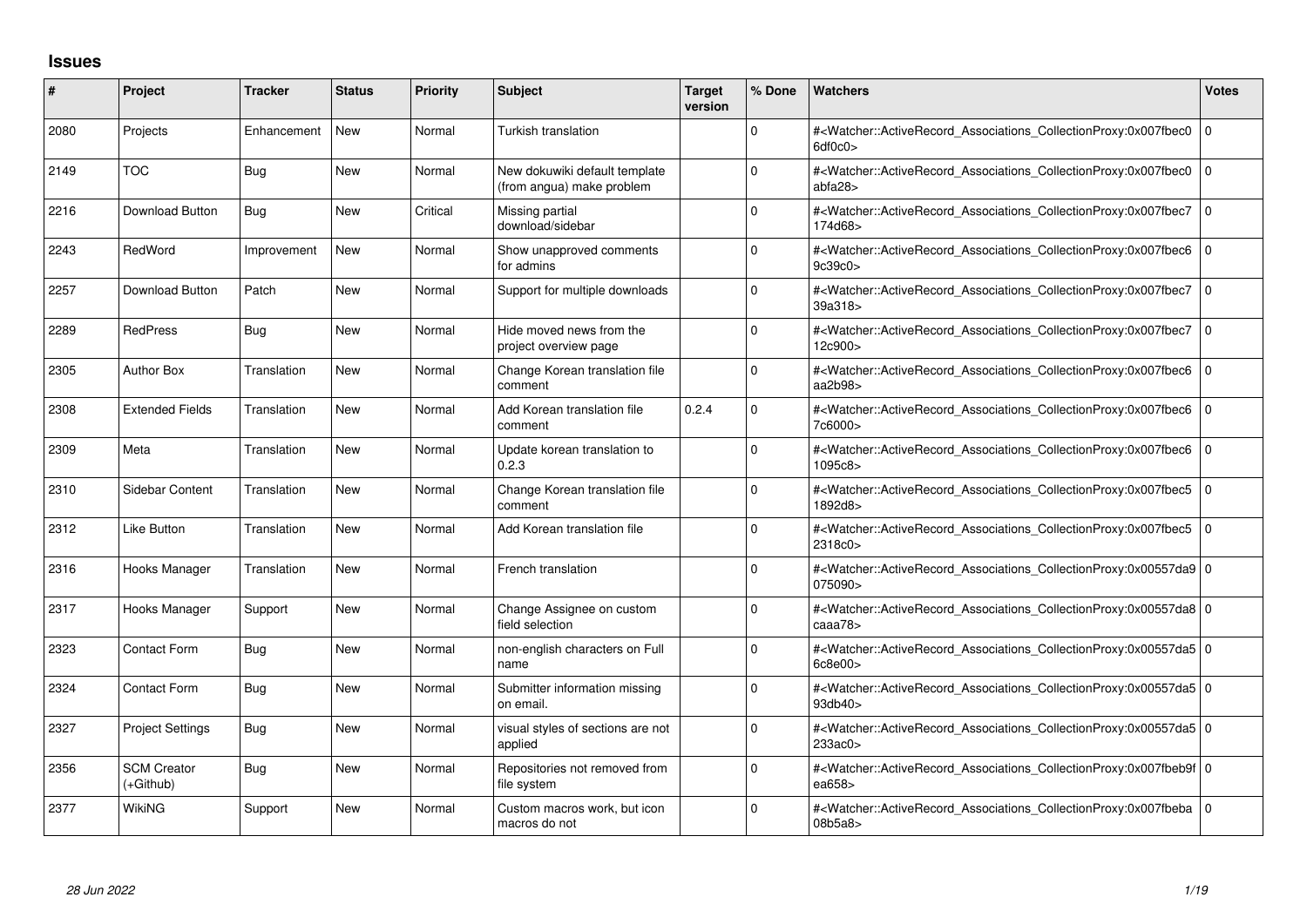| #    | Project                           | <b>Tracker</b>                    | <b>Status</b> | <b>Priority</b> | Subject                                                                                     | <b>Target</b><br>version | % Done      | <b>Watchers</b>                                                                                                                                                           | <b>Votes</b> |
|------|-----------------------------------|-----------------------------------|---------------|-----------------|---------------------------------------------------------------------------------------------|--------------------------|-------------|---------------------------------------------------------------------------------------------------------------------------------------------------------------------------|--------------|
| 2389 | <b>SCM Creator</b><br>(+Github)   | Feature                           | New           | Normal          | Reporter, non members and<br>anonymous have too much<br>access by default                   |                          | $\mathbf 0$ | # <watcher::activerecord_associations_collectionproxy:0x007fbeba 0<br=""  ="">adfa90&gt;</watcher::activerecord_associations_collectionproxy:0x007fbeba>                  |              |
| 2399 | Projects                          | Support                           | <b>New</b>    | Normal          | ChiliProject cleanup                                                                        |                          | $\mathbf 0$ | # <watcher::activerecord_associations_collectionproxy:0x007fbeba 0<br=""  ="">46eb70&gt;</watcher::activerecord_associations_collectionproxy:0x007fbeba>                  |              |
| 2400 | Projects                          | Support                           | New           | Normal          | Redmine $<$ 3.x clean up                                                                    |                          | $\Omega$    | # <watcher::activerecord_associations_collectionproxy:0x007fbeb9 0<br="">660c68&gt;</watcher::activerecord_associations_collectionproxy:0x007fbeb9>                       |              |
| 2416 | Projects                          | Feature                           | <b>New</b>    | Normal          | Starred issues                                                                              |                          | $\Omega$    | # <watcher::activerecord_associations_collectionproxy:0x007fbec3<br>bd2228&gt;</watcher::activerecord_associations_collectionproxy:0x007fbec3<br>                         | 0            |
| 2420 | <b>SCM Creator</b><br>(+Github)   | <b>Bug</b>                        | New           | Normal          | Creating a Github repository<br>fails                                                       |                          | $\mathbf 0$ | # <watcher::activerecord_associations_collectionproxy:0x007fbeba 0<br=""  ="">6cf298&gt;</watcher::activerecord_associations_collectionproxy:0x007fbeba>                  |              |
| 2421 | <b>SCM Creator</b><br>(+Github)   | <b>Bug</b>                        | <b>New</b>    | Normal          | The access to Git is based on<br>projects identifier.                                       |                          | $\Omega$    | # <watcher::activerecord_associations_collectionproxy:0x007fbeba 0<br=""  ="">20e0b0z</watcher::activerecord_associations_collectionproxy:0x007fbeba>                     |              |
| 2422 | Subscription                      | <b>Bug</b>                        | New           | Normal          | User is not removed from<br>project_subscribers table when<br>user is deleted from Redmine. |                          | $\Omega$    | # <watcher::activerecord_associations_collectionproxy:0x007fbeba 0<br=""  ="">5406c0&gt;</watcher::activerecord_associations_collectionproxy:0x007fbeba>                  |              |
| 2424 | CD-Index                          | Feature                           | New           | Normal          | Option to skip thumbnail(s)                                                                 |                          | $\mathbf 0$ | # <watcher::activerecord_associations_collectionproxy:0x007fbeba 0<br=""  ="">e42110&gt;</watcher::activerecord_associations_collectionproxy:0x007fbeba>                  |              |
| 2425 | CD-Index                          | Feature                           | <b>New</b>    | Normal          | Content rating data for images<br>and videos                                                |                          | $\Omega$    | # <watcher::activerecord_associations_collectionproxy:0x007fbeb8 0<br="">ccc490&gt;</watcher::activerecord_associations_collectionproxy:0x007fbeb8>                       |              |
| 2431 | Projects                          | Improvement                       | New           | Normal          | Fix location of known_hosts for<br>www-data                                                 |                          | $\mathbf 0$ | # <watcher::activerecord_associations_collectionproxy:0x007fbeba 0<br=""  ="">4f4590&gt;</watcher::activerecord_associations_collectionproxy:0x007fbeba>                  |              |
| 2442 | <b>Contact Form</b>               | Feature                           | <b>New</b>    | Minor           | Put sender's email into From                                                                |                          | $\Omega$    | # <watcher::activerecord_associations_collectionproxy:0x007fbec3<br>848918&gt;</watcher::activerecord_associations_collectionproxy:0x007fbec3<br>                         | l O          |
| 2446 | <b>SCM Creator</b><br>$(+Github)$ | Patch                             | New           | Normal          | Supports redmine 3.4                                                                        |                          | $\Omega$    | # <watcher::activerecord_associations_collectionproxy:0x007fbeb8<br>d9f930&gt;</watcher::activerecord_associations_collectionproxy:0x007fbeb8<br>                         | l O          |
| 2447 | <b>Extended Fields</b>            | Bug                               | New           | Normal          | Support Redmine 4.0<br>NoMethodError: undefined<br>method `attr_protected'                  |                          | $\Omega$    | # <watcher::activerecord_associations_collectionproxy:0x007fbeb9 0<br=""  ="">4ed520&gt;</watcher::activerecord_associations_collectionproxy:0x007fbeb9>                  |              |
| 512  | Orangutan::Redmin<br>е            | Improvement                       | In Progress   | Normal          | Detect lunch time when<br>suggesting tasks                                                  | 1.07                     | 50          | # <watcher::activerecord_associations_collectionproxy:0x007fbebb 3<br="">154970&gt;</watcher::activerecord_associations_collectionproxy:0x007fbebb>                       |              |
| 936  | Orangutan                         | Improvement                       | In Progress   | Normal          | Documentation                                                                               |                          | 30          | # <watcher::activerecord_associations_collectionproxy:0x007fbeb9 0<br="">971330&gt;</watcher::activerecord_associations_collectionproxy:0x007fbeb9>                       |              |
| 1075 | Orangutan                         | Enhancement   In Progress   Minor |               |                 | Separate Orangutan core<br>(reusable bot code) from<br>Redmine code                         | 2.00                     |             | # <watcher::activerecord_associations_collectionproxy:0x007fbeba 0<br="">6b20d0&gt;</watcher::activerecord_associations_collectionproxy:0x007fbeba>                       |              |
| 1716 | Projects                          | Feature                           | In Progress   | Normal          | Orangutan video/chat demo                                                                   |                          | 10          | # <watcher::activerecord_associations_collectionproxy:0x007fbeb9 0<br="">04<sub>ced</sub>0<sub>&gt;</sub></watcher::activerecord_associations_collectionproxy:0x007fbeb9> |              |
| 1989 | Projects                          | Bug                               | In Progress   | Normal          | Кирилиця в рекламі                                                                          |                          | 90          | # <watcher::activerecord 0<br="" associations="" collectionproxy:0x007fbeb8="">8f79c8&gt;</watcher::activerecord>                                                         |              |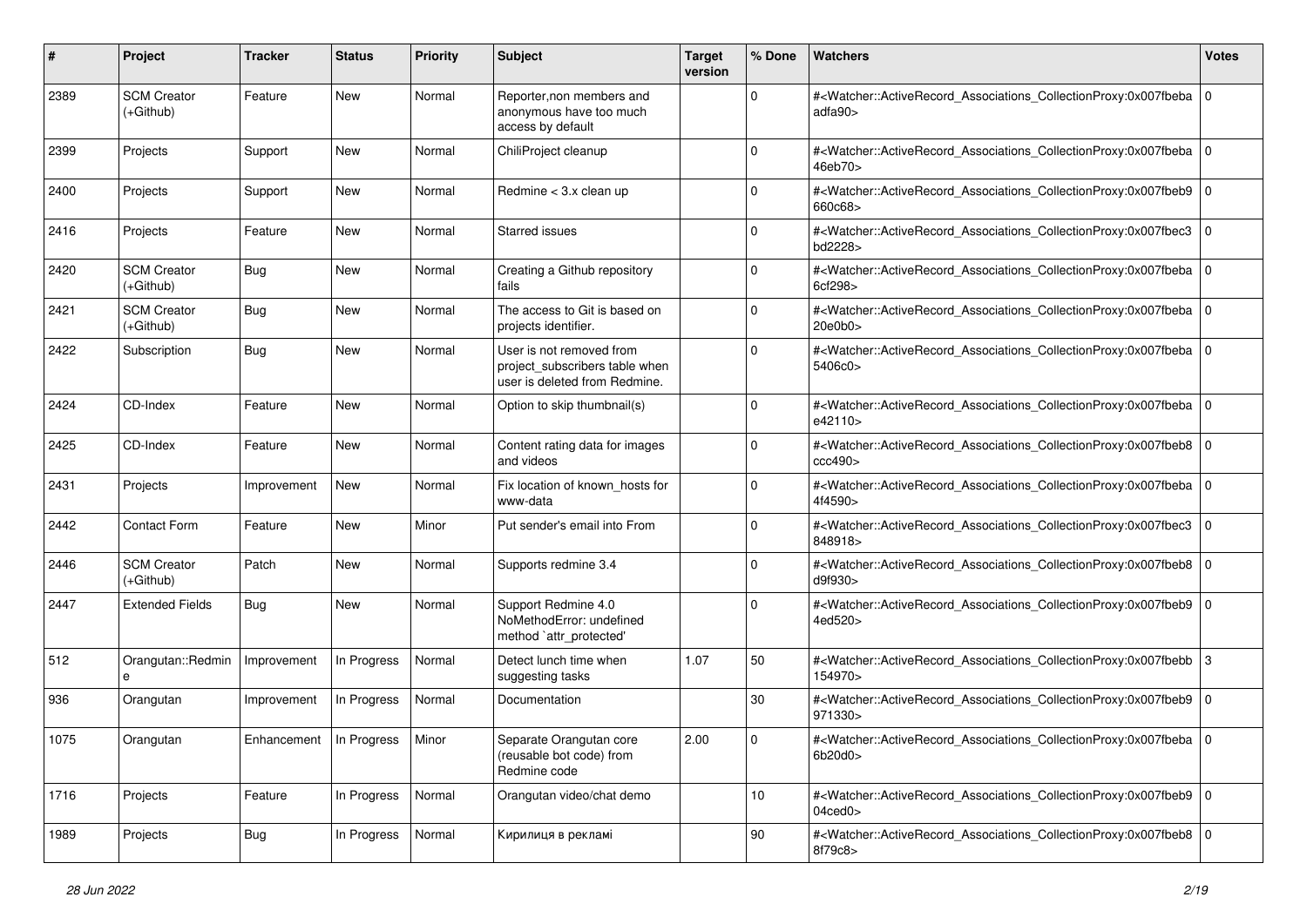| #    | Project                           | <b>Tracker</b> | <b>Status</b> | <b>Priority</b> | Subject                                                                                                                                                                                                                                                                                                                                                       | <b>Target</b><br>version | % Done      | <b>Watchers</b>                                                                                                                                          | <b>Votes</b>   |
|------|-----------------------------------|----------------|---------------|-----------------|---------------------------------------------------------------------------------------------------------------------------------------------------------------------------------------------------------------------------------------------------------------------------------------------------------------------------------------------------------------|--------------------------|-------------|----------------------------------------------------------------------------------------------------------------------------------------------------------|----------------|
| 2098 | <b>Extended Fields</b>            | Bug            | In Progress   | Major           | Failure in XLS Export<br>(undefined method<br>`find_custom_field_template' for<br># <xlsexportcontroller)< td=""><td>0.2.4</td><td>90</td><td>#<watcher::activerecord_associations_collectionproxy:0x007fbec3<br>9a2318&gt;</watcher::activerecord_associations_collectionproxy:0x007fbec3<br></td><td><math>\overline{c}</math></td></xlsexportcontroller)<> | 0.2.4                    | 90          | # <watcher::activerecord_associations_collectionproxy:0x007fbec3<br>9a2318&gt;</watcher::activerecord_associations_collectionproxy:0x007fbec3<br>        | $\overline{c}$ |
| 2131 | <b>Project Settings</b>           | Feature        | In Progress   | Normal          | Redmine 2 / Rails 3<br>compatibility                                                                                                                                                                                                                                                                                                                          |                          | 80          | # <watcher::activerecord_associations_collectionproxy:0x007fbeb9 2<br="">c69830&gt;</watcher::activerecord_associations_collectionproxy:0x007fbeb9>      |                |
| 2161 | <b>Extended Fields</b>            | Support        | In Progress   | Critical        | Internal error On New Issues<br>tab                                                                                                                                                                                                                                                                                                                           |                          | $\mathbf 0$ | # <watcher::activerecord_associations_collectionproxy:0x007fbebb<br>192400&gt;</watcher::activerecord_associations_collectionproxy:0x007fbebb<br>        | l O            |
| 2227 | <b>Extended Fields</b>            | Feature        | In Progress   | Normal          | Altering form elements for<br>custom fields                                                                                                                                                                                                                                                                                                                   | 0.2.4                    | 50          | # <watcher::activerecord_associations_collectionproxy:0x007fbeba 0<br="">287848&gt;</watcher::activerecord_associations_collectionproxy:0x007fbeba>      |                |
| 2273 | Hooks Manager                     | Support        | In Progress   | Normal          | Hook is invalid                                                                                                                                                                                                                                                                                                                                               |                          | $\Omega$    | # <watcher::activerecord_associations_collectionproxy:0x007fbebb 0<br=""  ="">32ffb0&gt;</watcher::activerecord_associations_collectionproxy:0x007fbebb> |                |
| 2285 | WordMine                          | Support        | In Progress   | Normal          | Can't get this to work                                                                                                                                                                                                                                                                                                                                        |                          | $\Omega$    | # <watcher::activerecord_associations_collectionproxy:0x007fbebb<br>0da378&gt;</watcher::activerecord_associations_collectionproxy:0x007fbebb<br>        | l 0            |
| 2298 | RedWord                           | Support        | In Progress   | Normal          | Theme review by WordPress<br>reviewers                                                                                                                                                                                                                                                                                                                        |                          | 10          | # <watcher::activerecord_associations_collectionproxy:0x007fbec3<br>a05e40&gt;</watcher::activerecord_associations_collectionproxy:0x007fbec3<br>        | $\mathbf 0$    |
| 2318 | <b>Extended Fields</b>            | Bug            | In Progress   | Normal          | Issues as pdf                                                                                                                                                                                                                                                                                                                                                 | 0.2.4                    | 90          | # <watcher::activerecord_associations_collectionproxy:0x007fbeb9 0<br="">1f20c8&gt;</watcher::activerecord_associations_collectionproxy:0x007fbeb9>      |                |
| 2359 | <b>Extended Fields</b>            | Bug            | In Progress   | Normal          | Extended fields plugin breaks<br>PDF export                                                                                                                                                                                                                                                                                                                   | 0.2.4                    | 90          | # <watcher::activerecord_associations_collectionproxy:0x007fbeba<br>a1d8c8</watcher::activerecord_associations_collectionproxy:0x007fbeba<br>            | $\mathbf 0$    |
| 2365 | <b>Extended Fields</b>            | Feature        | In Progress   | Normal          | Adding Redmine 3.0 support                                                                                                                                                                                                                                                                                                                                    | 0.2.4                    | 50          | # <watcher::activerecord_associations_collectionproxy:0x007fbec3<br>75c360&gt;</watcher::activerecord_associations_collectionproxy:0x007fbec3<br>        | $\Omega$       |
| 2378 | <b>Project Alias</b>              | <b>Bug</b>     | In Progress   | Major           | Compatibility to Redmine 3.0.1                                                                                                                                                                                                                                                                                                                                | 0.1.1                    | 100         | # <watcher::activerecord_associations_collectionproxy:0x007fbeb8 0<br=""  ="">eb6468&gt;</watcher::activerecord_associations_collectionproxy:0x007fbeb8> |                |
| 2384 | Hooks Manager                     | Bug            | In Progress   | Normal          | Redmine v3?                                                                                                                                                                                                                                                                                                                                                   | 1.0.2                    | 50          | # <watcher::activerecord_associations_collectionproxy:0x007fbec2  <br="">642728&gt;</watcher::activerecord_associations_collectionproxy:0x007fbec2>      | l O            |
| 2391 | <b>Contact Form</b>               | Support        | In Progress   | Normal          | Redmine 3.1 support?                                                                                                                                                                                                                                                                                                                                          | 0.1.2                    | 50          | # <watcher::activerecord_associations_collectionproxy:0x007fbeb9 0<br="">89a880&gt;</watcher::activerecord_associations_collectionproxy:0x007fbeb9>      |                |
| 2439 | Red-Andy                          | Support        | In Progress   | Normal          | Text color in add menu $(+)$ is<br>too dark                                                                                                                                                                                                                                                                                                                   | 1.10                     | 90          | # <watcher::activerecord_associations_collectionproxy:0x007fbeb9 0<br="">d115d0</watcher::activerecord_associations_collectionproxy:0x007fbeb9>          |                |
| 1725 | Red-Andy                          | Feature        | Deferred      | Normal          | Stick footer to the bottom of a<br>page                                                                                                                                                                                                                                                                                                                       |                          | 50          | # <watcher::activerecord_associations_collectionproxy:0x007fbeb9<br>326d90&gt;</watcher::activerecord_associations_collectionproxy:0x007fbeb9<br>        |                |
| 1828 | <b>Contact Form</b>               | Support        | Deferred      | Normal          | Incorrect from/reply to address<br>used in sent email                                                                                                                                                                                                                                                                                                         |                          | 40          | # <watcher::activerecord_associations_collectionproxy:0x007fbeb9 0<br=""  ="">4e78f0&gt;</watcher::activerecord_associations_collectionproxy:0x007fbeb9> |                |
| 1878 | <b>SCM Creator</b><br>$(+Github)$ | Support        | Deferred      | Normal          | Don't create bare GIt repository                                                                                                                                                                                                                                                                                                                              |                          | $\mathbf 0$ | # <watcher::activerecord 0<br="" associations="" collectionproxy:0x007fbeba="">ac86b0</watcher::activerecord>                                            |                |
| 1931 | <b>WikiNG</b>                     | <b>Bug</b>     | Deferred      | Normal          | it seems conflict with the<br>redmine ckeditor                                                                                                                                                                                                                                                                                                                |                          | $\mathbf 0$ | # <watcher::activerecord_associations_collectionproxy:0x007fbeba<br>2c6098&gt;</watcher::activerecord_associations_collectionproxy:0x007fbeba<br>        |                |
| 1943 | Author Box                        | Feature        | Deferred      | Normal          | Author box layout change plan                                                                                                                                                                                                                                                                                                                                 |                          | $\mathbf 0$ | # <watcher::activerecord_associations_collectionproxy:0x007fbebb 0<br="">35ef40&gt;</watcher::activerecord_associations_collectionproxy:0x007fbebb>      |                |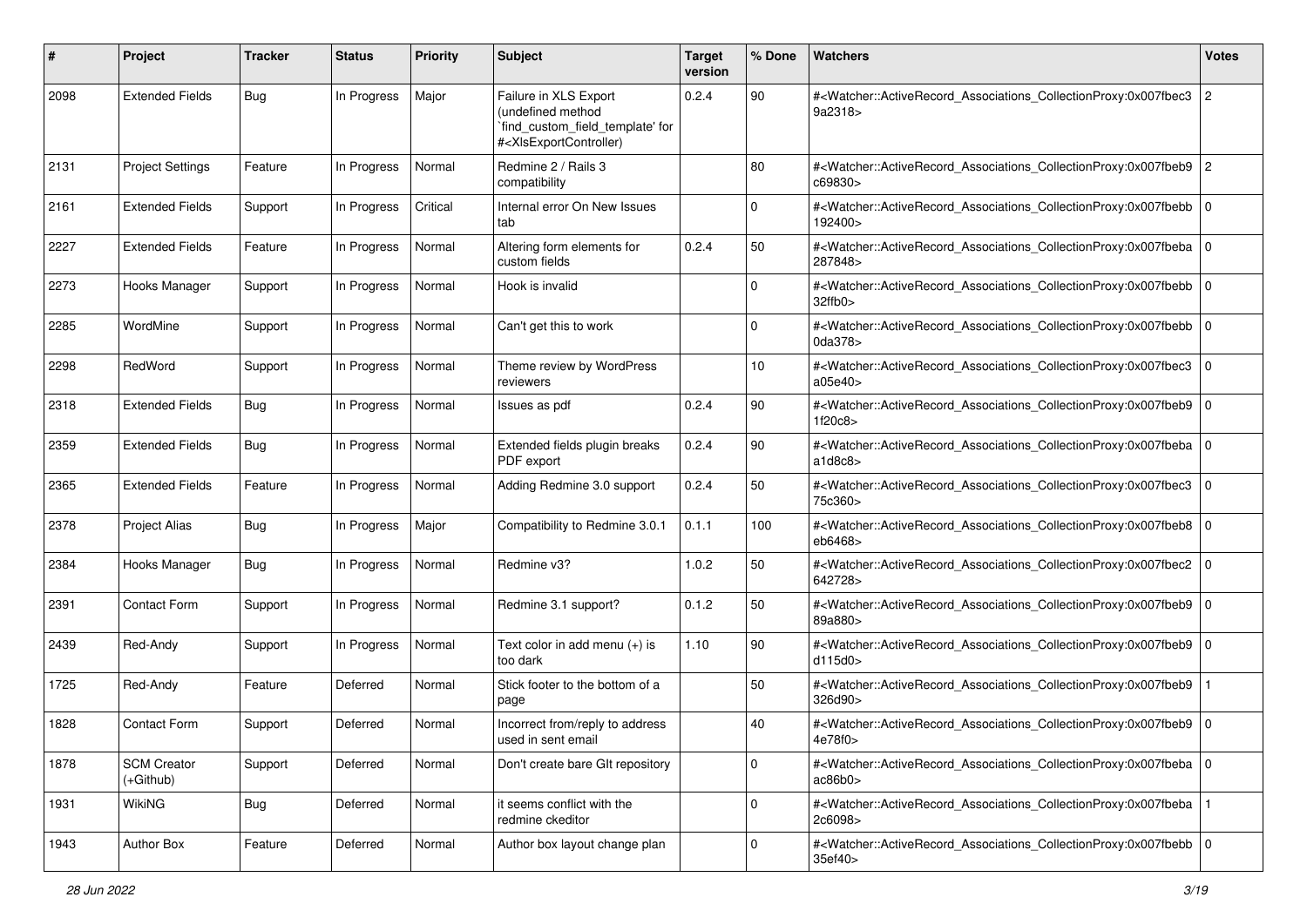| #        | Project                         | Tracker     | <b>Status</b>         | <b>Priority</b> | <b>Subject</b>                                                 | <b>Target</b><br>version | % Done   | <b>Watchers</b>                                                                                                                                           | <b>Votes</b>   |
|----------|---------------------------------|-------------|-----------------------|-----------------|----------------------------------------------------------------|--------------------------|----------|-----------------------------------------------------------------------------------------------------------------------------------------------------------|----------------|
| 1985     | <b>Project Alias</b>            | Patch       | Deferred              | Normal          | Redmine.pm for Git supporting<br>project-aliases               |                          | $\Omega$ | # <watcher::activerecord associations="" collectionproxy:0x007fbec3<br="">7f5268&gt;</watcher::activerecord>                                              | $\Omega$       |
| 2151     | Red-Andy                        | Bug         | Deferred              | Normal          | Conflict with sidebar hide plugin                              |                          | 30       | # <watcher::activerecord 0<br="" associations="" collectionproxy:0x007fbeb9f=""  ="">72658&gt;</watcher::activerecord>                                    |                |
| 2221     | <b>Extended Fields</b>          | Support     | Deferred              | Minor           | Need a fix for _list.html.erb                                  |                          | $\Omega$ | # <watcher::activerecord_associations_collectionproxy:0x007fbebaf 0<br=""  ="">53ba8&gt;</watcher::activerecord_associations_collectionproxy:0x007fbebaf> |                |
| ISSUE-1  | <b>ISSUE-id</b>                 | Support     | Deferred              | Minor           | Need a function to display issue<br>id                         |                          | $\Omega$ | # <watcher::activerecord_associations_collectionproxy:0x007fbeba 0<br=""  ="">888648&gt;</watcher::activerecord_associations_collectionproxy:0x007fbeba>  |                |
| 2278     | <b>SCM Creator</b><br>(+Github) | Patch       | Deferred              | Normal          | Disable "Save repository" button<br>on new repositories        |                          | $\Omega$ | # <watcher::activerecord_associations_collectionproxy:0x007fbeb9<br>584d08&gt;</watcher::activerecord_associations_collectionproxy:0x007fbeb9<br>         | $\mathbf 0$    |
| 2322     | <b>WikiNG</b>                   | Bug         | Deferred              | Normal          | Viewing user pages does not<br>work after rename               |                          | $\Omega$ | # <watcher::activerecord_associations_collectionproxy:0x007fbec3<br>b321d8&gt;</watcher::activerecord_associations_collectionproxy:0x007fbec3<br>         | $\overline{0}$ |
| ISSUE-12 | <b>ISSUE-id</b>                 | Bug         | Deferred              | Major           | No route matches error for<br>iournals#new                     |                          | 50       | # <watcher::activerecord associations="" collectionproxy:0x007fbeb9<br="">e67d80&gt;</watcher::activerecord>                                              | $\mathbf 0$    |
| 2024     | OpenID Fix                      | Patch       | Under<br>Verification | Normal          | Associate existing accounts by<br>email                        |                          | $\Omega$ | # <watcher::activerecord_associations_collectionproxy:0x007fbeb9f 0<br=""  ="">b4418&gt;</watcher::activerecord_associations_collectionproxy:0x007fbeb9f> |                |
| 2290     | <b>SCM Creator</b><br>(+Github) | Patch       | Under<br>Verification | Normal          | Various improvements to plugin                                 | 0.5.1                    | 70       | # <watcher::activerecord_associations_collectionproxy:0x007fbebaf 0<br=""  ="">46868&gt;</watcher::activerecord_associations_collectionproxy:0x007fbebaf> |                |
| 2307     | Download Button                 | Translation | Under<br>Verification | Normal          | Change Korean translation file<br>comment                      | 0.1.1                    | $\Omega$ | # <watcher::activerecord 0<br="" associations="" collectionproxy:0x007fbeb9=""  ="">c33a00&gt;</watcher::activerecord>                                    |                |
| 2320     | <b>Extended Fields</b>          | Bug         | Under<br>Verification | Normal          | Internal error when opening<br>issues tab                      | 0.2.4                    | $\Omega$ | # <watcher::activerecord_associations_collectionproxy:0x007fbeba 0<br=""  ="">e69710&gt;</watcher::activerecord_associations_collectionproxy:0x007fbeba>  |                |
| 2328     | <b>Extended Fields</b>          | Patch       | Under<br>Verification | Normal          | Make the Project type custom<br>fields sortable in issue lists | 0.2.4                    | $\Omega$ | # <watcher::activerecord_associations_collectionproxy:0x007fbec3 0<br="">d95ab0</watcher::activerecord_associations_collectionproxy:0x007fbec3>           |                |
| 2329     | WikiNG                          | Bug         | Under<br>Verification | Major           | Mentions visibility                                            |                          | 50       | # <watcher::activerecord 0<br="" associations="" collectionproxy:0x007fbeb8=""  =""><math>4</math>bdb<math>78</math></watcher::activerecord>              |                |
| 2341     | Project Alias                   | Patch       | Under<br>Verification | Normal          | Underscore support for<br>Redmine                              | 0.1.1                    | $\Omega$ | # <watcher::activerecord_associations_collectionproxy:0x007fbeb8 0<br="">4d3478&gt;</watcher::activerecord_associations_collectionproxy:0x007fbeb8>       |                |
| 2350     | <b>Extended Fields</b>          | Bug         | Under<br>Verification | Normal          | Extended Field Values that are<br>nil produce an error         | 0.2.4                    | $\Omega$ | # <watcher::activerecord 0<br="" associations="" collectionproxy:0x007fbeb9=""  ="">a88340&gt;</watcher::activerecord>                                    |                |
| 2363     | <b>Sidebar Content</b>          | Patch       | Under<br>Verification | Normal          | Sidebar Redmine 3.0.0                                          | 0.2.0                    | $\Omega$ | # <watcher::activerecord_associations_collectionproxy:0x007fbeb8 0<br=""  ="">78c9d0&gt;</watcher::activerecord_associations_collectionproxy:0x007fbeb8>  |                |
| ISSUE-17 | <b>ISSUE-id</b>                 | Bug         | Under<br>Verification | Major           | SVN integration: Commit with<br>new issue-id does not work     | 0.0.3                    | 50       | # <watcher::activerecord_associations_collectionproxy:0x007fbeb9 0<br=""  ="">bfe620</watcher::activerecord_associations_collectionproxy:0x007fbeb9>      |                |
| 20       | Orangutan::Redmin<br>e          | Feature     | Open                  | Minor           | Let user specify what he did<br>during a break                 |                          | $\Omega$ | # <watcher::activerecord 0<br="" associations="" collectionproxy:0x007fbeb8=""  ="">9ba6a8</watcher::activerecord>                                        |                |
| 26       | Orangutan                       | Feature     | Open                  | Normal          | It would be greate to have a<br>reminder                       | 1.06                     | $\Omega$ | # <watcher::activerecord_associations_collectionproxy:0x007fbeba 0<br="">8a2ef8&gt;</watcher::activerecord_associations_collectionproxy:0x007fbeba>       |                |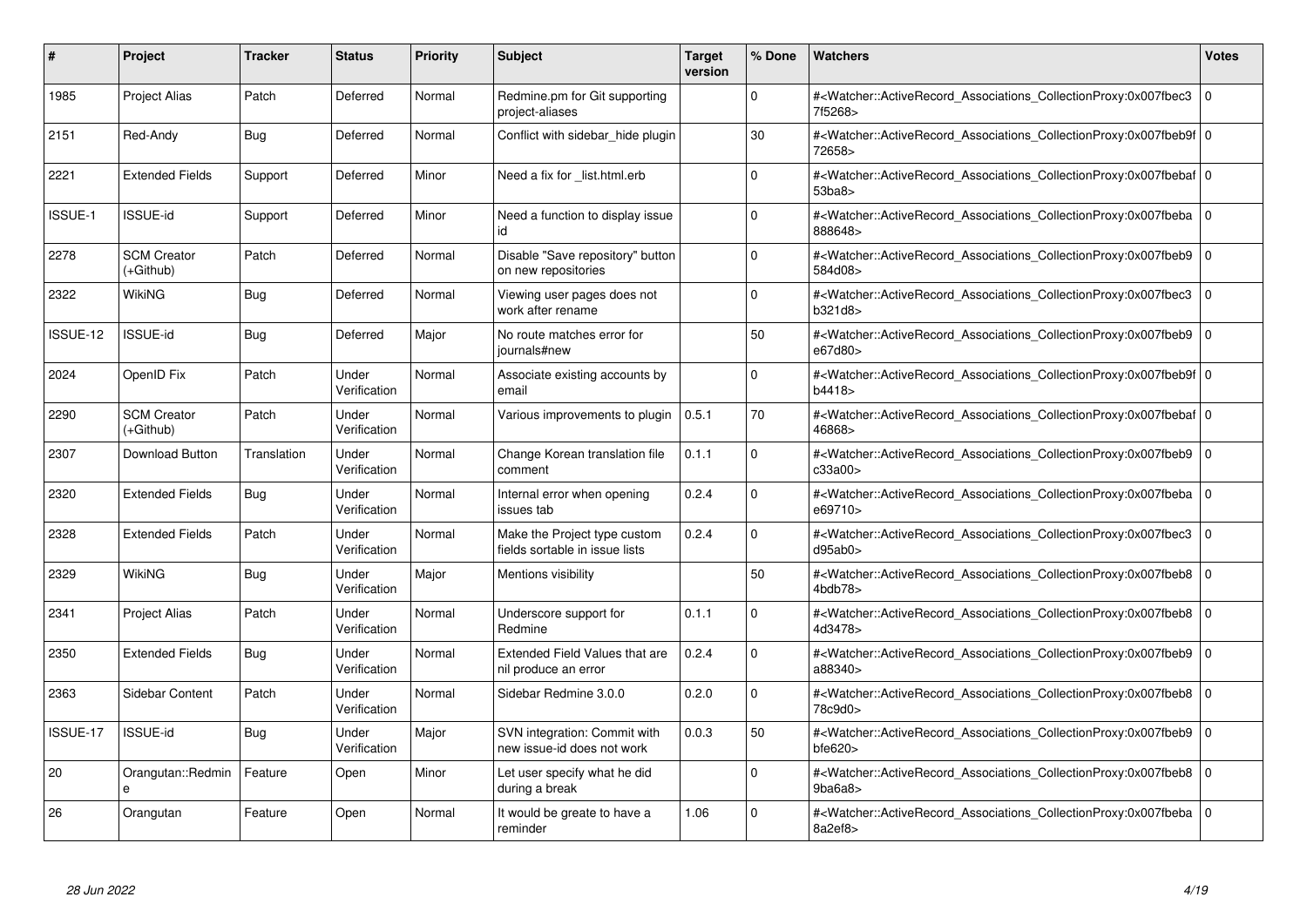| #   | Project                       | <b>Tracker</b> | <b>Status</b> | <b>Priority</b> | <b>Subject</b>                                                                      | <b>Target</b><br>version | % Done      | <b>Watchers</b>                                                                                                                                           | Votes          |
|-----|-------------------------------|----------------|---------------|-----------------|-------------------------------------------------------------------------------------|--------------------------|-------------|-----------------------------------------------------------------------------------------------------------------------------------------------------------|----------------|
| 124 | Orangutan::Redmin<br>e        | Feature        | Open          | Minor           | Let users specify what they did<br>during a break by answering on<br>break question |                          | $\Omega$    | # <watcher::activerecord_associations_collectionproxy:0x007fbeb9<br>d69a00&gt;</watcher::activerecord_associations_collectionproxy:0x007fbeb9<br>         | 3              |
| 128 | Orangutan                     | Feature        | Open          | Major           | Reminder, organizer and<br>scheduler                                                | 1.06                     | $\Omega$    | # <watcher::activerecord_associations_collectionproxy:0x007fbeba<br>851210&gt;</watcher::activerecord_associations_collectionproxy:0x007fbeba<br>         | l 2            |
| 170 | Orangutan::Redmin<br>e        | Feature        | Open          | Minor           | Issue creation                                                                      | 1.06                     | $\Omega$    | # <watcher::activerecord_associations_collectionproxy:0x007fbec3<br>860748&gt;</watcher::activerecord_associations_collectionproxy:0x007fbec3<br>         | $\overline{2}$ |
| 180 | Orangutan::Redmin             | Feature        | Open          | Normal          | Issue status changing                                                               | 1.07                     | $\Omega$    | # <watcher::activerecord_associations_collectionproxy:0x007fbeba<br>00c190&gt;</watcher::activerecord_associations_collectionproxy:0x007fbeba<br>         | 3              |
| 181 | Orangutan::Redmin<br>$\theta$ | Feature        | Open          | Normal          | Changing issue priority                                                             | 1.07                     | $\Omega$    | # <watcher::activerecord associations="" collectionproxy:0x007fbeb9<br="">37fc38&gt;</watcher::activerecord>                                              |                |
| 184 | Orangutan::Redmin<br>e        | Feature        | Open          | Minor           | Notifying about due date and<br>hours                                               | 1.07                     | $\mathbf 0$ | # <watcher::activerecord_associations_collectionproxy:0x007fbeb9<br>be8a00&gt;</watcher::activerecord_associations_collectionproxy:0x007fbeb9<br>         | $\overline{2}$ |
| 189 | Orangutan::Redmin<br>e        | Improvement    | Open          | Minor           | Avoid taking text as a comment<br>for the task                                      |                          | $\Omega$    | # <watcher::activerecord_associations_collectionproxy:0x007fbec3<br>623a48&gt;</watcher::activerecord_associations_collectionproxy:0x007fbec3<br>         |                |
| 192 | Orangutan                     | Improvement    | Open          | Major           | <b>SQL</b> optimization                                                             | 1.07                     | $\Omega$    | # <watcher::activerecord associations="" collectionproxy:0x007fbeb8<br="">c05fc0&gt;</watcher::activerecord>                                              | l O            |
| 230 | Orangutan::Redmin<br>$\theta$ | Feature        | Open          | Minor           | Starting task/time entry and new<br>issue at the same time                          |                          | $\Omega$    | # <watcher::activerecord associations="" collectionproxy:0x007fbeb9<br="">6b70b8</watcher::activerecord>                                                  | 3              |
| 558 | Orangutan                     | Feature        | Open          | Minor           | Jokes context                                                                       |                          | $\Omega$    | # <watcher::activerecord_associations_collectionproxy:0x007fbeb9<br>82be08&gt;</watcher::activerecord_associations_collectionproxy:0x007fbeb9<br>         | 2              |
| 605 | Orangutan                     | Feature        | Open          | Minor           | <b>SVN monkey</b>                                                                   |                          | $\Omega$    | # <watcher::activerecord associations="" collectionproxy:0x007fbeba<br="">512e28&gt;</watcher::activerecord>                                              |                |
| 862 | Orangutan                     | Improvement    | Open          | Minor           | Support user first and last name 2.00<br>in requests                                |                          | $\mathbf 0$ | # <watcher::activerecord_associations_collectionproxy:0x007fbec3<br>815248&gt;</watcher::activerecord_associations_collectionproxy:0x007fbec3<br>         | 0              |
| 863 | Orangutan                     | Feature        | Open          | Minor           | Personal TODO list                                                                  |                          | $\Omega$    | # <watcher::activerecord_associations_collectionproxy:0x007fbeba<br>0d6468&gt;</watcher::activerecord_associations_collectionproxy:0x007fbeba<br>         | $\overline{0}$ |
| 864 | Orangutan::Redmin<br>e        | Enhancement    | Open          | Normal          | Custom issues list format                                                           | 1.07                     | $\Omega$    | # <watcher::activerecord 0<br="" associations="" collectionproxy:0x007fbeba=""  ="">1cfd60</watcher::activerecord>                                        |                |
| 892 | Orangutan                     | Feature        | Open          | Minor           | Tip of the day / Did you know<br>that?                                              |                          | $\mathbf 0$ | # <watcher::activerecord associations="" collectionproxy:0x007fbec3<br="">9ffe00&gt;</watcher::activerecord>                                              | 0              |
| 895 | Orangutan::Redmin<br>e        | Feature        | Open          | Normal          | Changing custom fields and<br>other issue properties                                | 1.07                     | $\Omega$    | # <watcher::activerecord_associations_collectionproxy:0x007fbec3<br>d6e2a8&gt;</watcher::activerecord_associations_collectionproxy:0x007fbec3<br>         |                |
| 910 | Orangutan                     | Enhancement    | Open          | Minor           | Subjects or make Orangutan<br>remember issue id, project etc                        | 2.00                     | $\Omega$    | # <watcher::activerecord associations="" collectionproxy:0x007fbeba<br="">375020&gt;</watcher::activerecord>                                              | l O            |
| 918 | Orangutan                     | Improvement    | Open          | Normal          | Profiler/optimization                                                               | 1.07                     | $\mathbf 0$ | # <watcher::activerecord_associations_collectionproxy:0x007fbebaf 0<br=""  ="">15d08&gt;</watcher::activerecord_associations_collectionproxy:0x007fbebaf> |                |
| 935 | Orangutan                     | Feature        | Open          | Minor           | Invalid keyboard layout<br>translator                                               |                          | $\Omega$    | # <watcher::activerecord_associations_collectionproxy:0x007fbeb9<br>b545d0&gt;</watcher::activerecord_associations_collectionproxy:0x007fbeb9<br>         | l O            |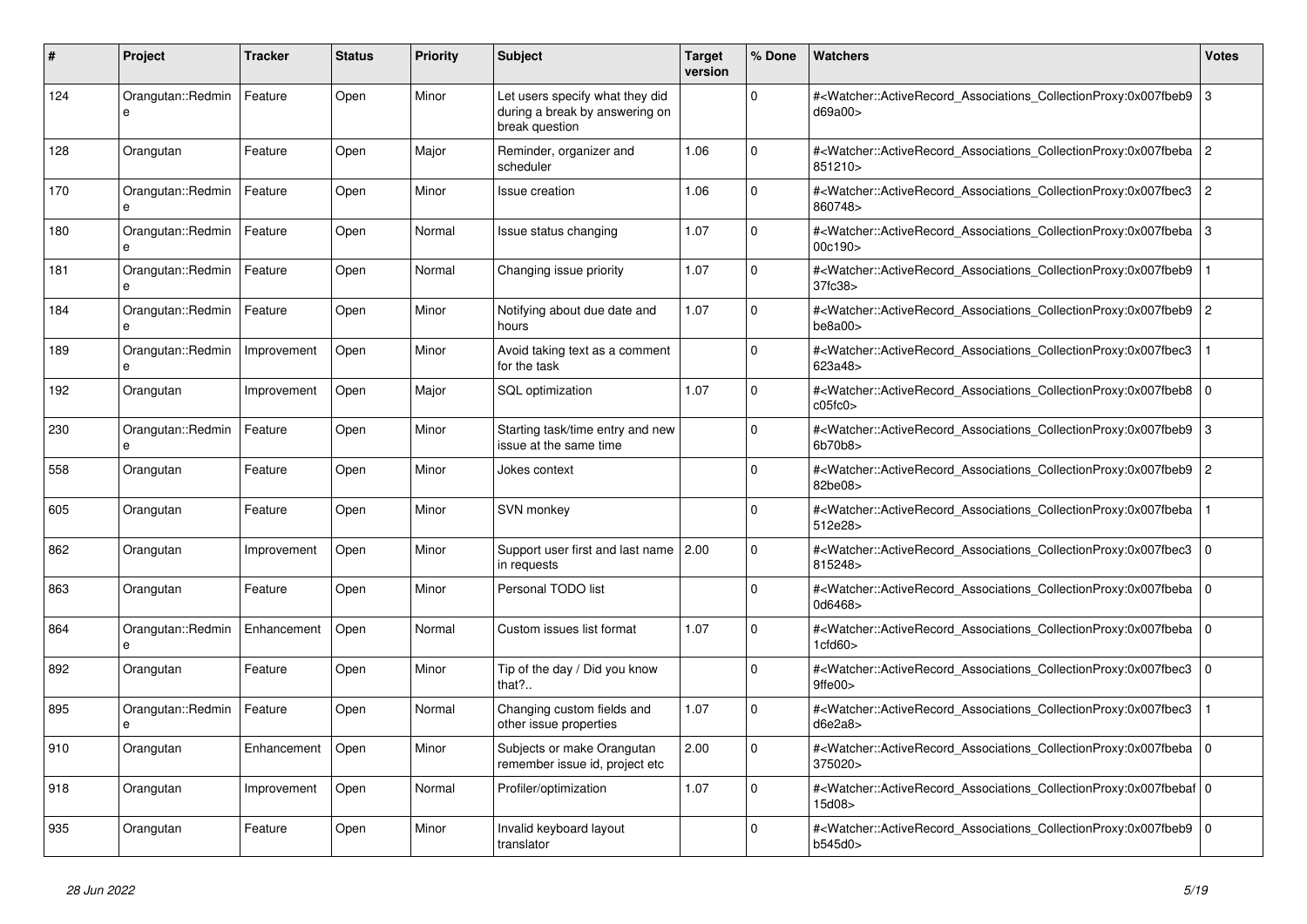| #    | Project                          | <b>Tracker</b> | <b>Status</b> | <b>Priority</b> | <b>Subject</b>                                                      | <b>Target</b><br>version | % Done      | Watchers                                                                                                                                                 | <b>Votes</b> |
|------|----------------------------------|----------------|---------------|-----------------|---------------------------------------------------------------------|--------------------------|-------------|----------------------------------------------------------------------------------------------------------------------------------------------------------|--------------|
| 941  | Orangutan                        | Feature        | Open          | Minor           | Support Google calendar                                             |                          | 0           | # <watcher::activerecord_associations_collectionproxy:0x007fbeba<br>12cc00&gt;</watcher::activerecord_associations_collectionproxy:0x007fbeba<br>        | $\mathbf 0$  |
| 969  | Orangutan::Redmin<br>e           | Feature        | Open          | Minor           | Editing comments                                                    | 1.08                     | $\mathbf 0$ | # <watcher::activerecord_associations_collectionproxy:0x007fbeb9<br>efe820</watcher::activerecord_associations_collectionproxy:0x007fbeb9<br>            | 2            |
| 973  | Orangutan::Redmin<br>e           | Improvement    | Open          | Minor           | Issue description change<br>notification                            | 1.08                     | 0           | # <watcher::activerecord_associations_collectionproxy:0x007fbeb9 0<br="">e87ba8</watcher::activerecord_associations_collectionproxy:0x007fbeb9>          |              |
| 974  | Orangutan                        | Enhancement    | Open          | Minor           | Rich text/formatting support                                        | 2.00                     | $\mathbf 0$ | # <watcher::activerecord_associations_collectionproxy:0x007fbec3<br>b6fbf0&gt;</watcher::activerecord_associations_collectionproxy:0x007fbec3<br>        | 3            |
| 984  | Orangutan                        | Feature        | Open          | Minor           | Survey context                                                      |                          | $\mathbf 0$ | # <watcher::activerecord_associations_collectionproxy:0x007fbeba 0<br=""  ="">862b78&gt;</watcher::activerecord_associations_collectionproxy:0x007fbeba> |              |
| 994  | Orangutan                        | Enhancement    | Open          | Minor           | Topics or response modes                                            | 2.00                     | $\Omega$    | # <watcher::activerecord_associations_collectionproxy:0x007fbeba<br>3c4698&gt;</watcher::activerecord_associations_collectionproxy:0x007fbeba<br>        | $\mathbf 0$  |
| 1029 | Orangutan::Redmin                | Improvement    | Open          | Minor           | Respect user's Redmine<br>notifications settings                    | 1.06                     | $\mathbf 0$ | # <watcher::activerecord_associations_collectionproxy:0x007fbeb9 0<br="">5be350&gt;</watcher::activerecord_associations_collectionproxy:0x007fbeb9>      |              |
| 1038 | Orangutan::Redmin<br>e           | Improvement    | Open          | Minor           | More flexible syntax for adding<br>past tasks/entries               |                          | 0           | # <watcher::activerecord_associations_collectionproxy:0x007fbec1<br>683558&gt;</watcher::activerecord_associations_collectionproxy:0x007fbec1<br>        | $\Omega$     |
| 1040 | Orangutan::Redmin<br>e           | Enhancement    | Open          | Normal          | Support all Redmine notification<br>types                           | 1.06                     | $\mathbf 0$ | # <watcher::activerecord_associations_collectionproxy:0x007fbec0<br>4c3ae8</watcher::activerecord_associations_collectionproxy:0x007fbec0<br>            | $\mathbf 0$  |
| 1051 | Orangutan::Redmin<br>e           | Improvement    | Open          | Minor           | Allow applying only some tasks<br>by number from suggested list     | 1.08                     | $\Omega$    | # <watcher::activerecord_associations_collectionproxy:0x007fbec1<br>bad650&gt;</watcher::activerecord_associations_collectionproxy:0x007fbec1<br>        | $\mathbf 0$  |
| 1076 | Orangutan::Redmin<br>e           | Feature        | Open          | Minor           | Due date setting context                                            | 1.07                     | $\mathbf 0$ | # <watcher::activerecord_associations_collectionproxy:0x007fbec0<br>db6830&gt;</watcher::activerecord_associations_collectionproxy:0x007fbec0<br>        | $\mathbf 0$  |
| 1083 | Orangutan::Redmin<br>e           | Feature        | Open          | Minor           | Help context(s) for Redmine text   $1.08$<br>formatting syntax      |                          | $\mathbf 0$ | # <watcher::activerecord_associations_collectionproxy:0x007fbec1<br>621b f0</watcher::activerecord_associations_collectionproxy:0x007fbec1<br>           | $\mathbf 0$  |
| 1089 | Orangutan                        | Improvement    | Open          | Minor           | Migrate to contexts<br>dependencies/relations from<br>weights       | 2.00                     | $\Omega$    | # <watcher::activerecord_associations_collectionproxy:0x007fbec0<br>6ee110&gt;</watcher::activerecord_associations_collectionproxy:0x007fbec0<br>        | $\mathbf 0$  |
| 1107 | Orangutan::Redmin<br>e           | Improvement    | Open          | Minor           | Change default<br>project/issue/activity if no task is<br>available |                          | $\Omega$    | # <watcher::activerecord_associations_collectionproxy:0x007fbec0<br>8970e8&gt;</watcher::activerecord_associations_collectionproxy:0x007fbec0<br>        | $\mathbf 0$  |
| 1159 | Orangutan::Redmin<br>e           | Improvement    | Open          | Minor           | Support using numbers for<br>project list                           |                          | $\Omega$    | # <watcher::activerecord_associations_collectionproxy:0x007fbec0<br>e06da8</watcher::activerecord_associations_collectionproxy:0x007fbec0<br>            | $\mathbf 0$  |
| 1298 | Orangutan                        | Improvement    | Open          | Normal          | Context help for some<br>Orangutan messages                         |                          | $\Omega$    | # <watcher::activerecord_associations_collectionproxy:0x007fbec0 0<br="">0554e8&gt;</watcher::activerecord_associations_collectionproxy:0x007fbec0>      |              |
| 1352 | Orangutan::Redmin   Feature<br>e |                | Open          | Minor           | Start date changing                                                 | 1.07                     | $\mathbf 0$ | # <watcher::activerecord_associations_collectionproxy:0x007fbec1<br>35f2f0&gt;</watcher::activerecord_associations_collectionproxy:0x007fbec1<br>        | l O          |
| 1464 | Orangutan                        | Feature        | Open          | Minor           | Ability to see Orangutan logs for<br>a user                         |                          | $\mathbf 0$ | # <watcher::activerecord_associations_collectionproxy:0x007fbec1<br>2a4770&gt;</watcher::activerecord_associations_collectionproxy:0x007fbec1<br>        |              |
| 1465 | Orangutan                        | Enhancement    | Open          | Minor           | Pagination                                                          |                          | $\mathbf 0$ | # <watcher::activerecord_associations_collectionproxy:0x007fbec0 0<br="">825df8&gt;</watcher::activerecord_associations_collectionproxy:0x007fbec0>      |              |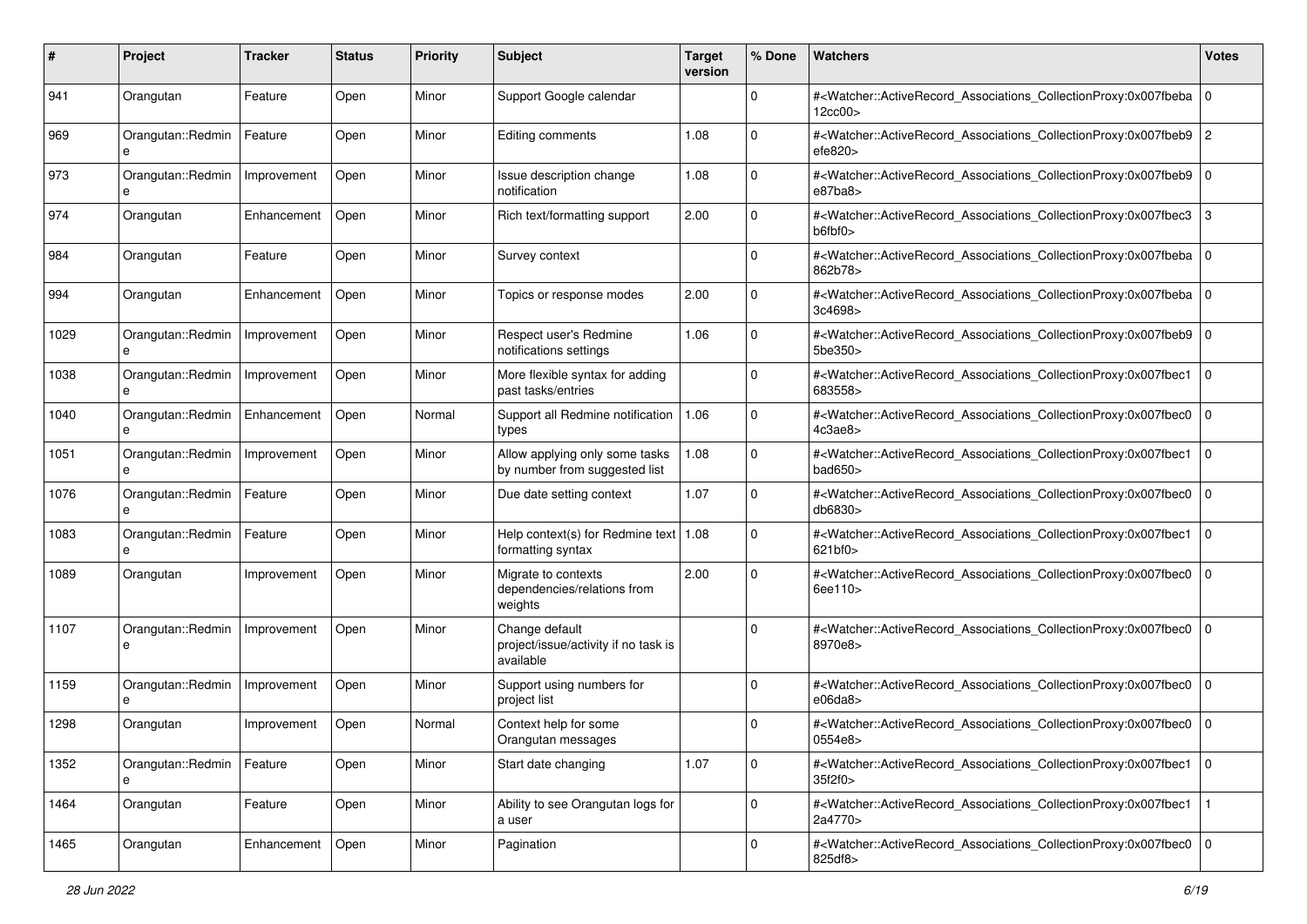| #    | Project                      | Tracker     | <b>Status</b> | <b>Priority</b> | <b>Subject</b>                                                        | <b>Target</b><br>version | % Done      | Watchers                                                                                                                                                 | <b>Votes</b> |
|------|------------------------------|-------------|---------------|-----------------|-----------------------------------------------------------------------|--------------------------|-------------|----------------------------------------------------------------------------------------------------------------------------------------------------------|--------------|
| 1466 | Orangutan::Redmin<br>e       | Improvement | Open          | Normal          | Hyperlinks in notifications                                           |                          | 0           | # <watcher::activerecord_associations_collectionproxy:0x007fbec1<br>55f640&gt;</watcher::activerecord_associations_collectionproxy:0x007fbec1<br>        | $\mathbf 0$  |
| 1562 | Orangutan                    | Enhancement | Open          | Normal          | Localisation                                                          | 2.00                     | $\Omega$    | # <watcher::activerecord_associations_collectionproxy:0x007fbec1<br>9c9488&gt;</watcher::activerecord_associations_collectionproxy:0x007fbec1<br>        | $\mathbf 0$  |
| 1577 | Orangutan                    | Feature     | Open          | Minor           | Roster suggestions                                                    |                          | $\Omega$    | # <watcher::activerecord_associations_collectionproxy:0x007fbec0<br>92f780&gt;</watcher::activerecord_associations_collectionproxy:0x007fbec0<br>        | $\mathbf 0$  |
| 1586 | Orangutan                    | Improvement | Open          | Normal          | Installation command line helper                                      | 1.08                     | $\mathbf 0$ | # <watcher::activerecord_associations_collectionproxy:0x007fbec0<br>7dc7e8&gt;</watcher::activerecord_associations_collectionproxy:0x007fbec0<br>        | $\Omega$     |
| 1596 | Orangutan::Redmin<br>e       | Enhancement | Open          | Minor           | PostgreSQL                                                            | 1.08                     | $\mathbf 0$ | # <watcher::activerecord_associations_collectionproxy:0x007fbec7<br>d3b1d8</watcher::activerecord_associations_collectionproxy:0x007fbec7<br>            | $\mathbf 0$  |
| 1597 | Orangutan::Redmin            | Improvement | Open          | Normal          | Support Redmine 1.1.0 "No<br>events"                                  | 1.08                     | $\mathbf 0$ | # <watcher::activerecord_associations_collectionproxy:0x007fbec0<br>3f7f88&gt;</watcher::activerecord_associations_collectionproxy:0x007fbec0<br>        | $\mathbf 0$  |
| 1600 | Orangutan                    | Enhancement | Open          | Minor           | Change configuration file format 2.00                                 |                          | $\mathbf 0$ | # <watcher::activerecord_associations_collectionproxy:0x007fbec0<br>7aa518&gt;</watcher::activerecord_associations_collectionproxy:0x007fbec0<br>        | $\mathbf 0$  |
| 1602 | Orangutan::Redmin<br>e       | Improvement | Open          | Major           | Textile support                                                       | 1.07                     | $\mathbf 0$ | # <watcher::activerecord_associations_collectionproxy:0x007fbec0<br>36e670&gt;</watcher::activerecord_associations_collectionproxy:0x007fbec0<br>        | $\Omega$     |
| 1603 | Orangutan                    | Feature     | Open          | Minor           | MegaHAL                                                               |                          | $\mathbf 0$ | # <watcher::activerecord_associations_collectionproxy:0x007fbec7<br>056008&gt;</watcher::activerecord_associations_collectionproxy:0x007fbec7<br>        |              |
| 1604 | Orangutan::Redmin<br>e       | Improvement | Open          | Normal          | Notify also about other<br>important events on subscribed<br>projects | 1.06                     | $\Omega$    | # <watcher::activerecord_associations_collectionproxy:0x007fbec7<br>0767e0&gt;</watcher::activerecord_associations_collectionproxy:0x007fbec7<br>        | $\mathbf 0$  |
| 1609 | Orangutan::Redmin<br>е       | Improvement | Open          | Normal          | Use text similarity score when<br>suggesting renaming or<br>replacing | 1.07                     | $\Omega$    | # <watcher::activerecord_associations_collectionproxy:0x007fbec7<br>2a4d78&gt;</watcher::activerecord_associations_collectionproxy:0x007fbec7<br>        | $\mathbf 0$  |
| 1613 | Orangutan::Redmin   Bug<br>e |             | Open          | Normal          | Guarantee that a notification will   1.08<br>come to end user         |                          | $\Omega$    | # <watcher::activerecord_associations_collectionproxy:0x007fbec6<br>ea4bb0&gt;</watcher::activerecord_associations_collectionproxy:0x007fbec6<br>        |              |
| 1614 | Orangutan                    | Feature     | Open          | Minor           | AIML                                                                  |                          | $\mathbf 0$ | # <watcher::activerecord_associations_collectionproxy:0x007fbec6<br>936d90&gt;</watcher::activerecord_associations_collectionproxy:0x007fbec6<br>        | $\mathbf 0$  |
| 1615 | Orangutan::Redmin<br>e       | Improvement | Open          | Minor           | Notify assignee when new<br>watcher is added                          | 1.06                     | $\mathbf 0$ | # <watcher::activerecord_associations_collectionproxy:0x007fbec6<br>5c9d88&gt;</watcher::activerecord_associations_collectionproxy:0x007fbec6<br>        |              |
| 1616 | Orangutan::Redmin<br>e       | Enhancement | Open          | Normal          | Redmine notification for<br>changes made in Orangutan                 | 1.08                     | $\mathbf 0$ | # <watcher::activerecord_associations_collectionproxy:0x007fbec5<br>cce440</watcher::activerecord_associations_collectionproxy:0x007fbec5<br>            |              |
| 1618 | Orangutan                    | Enhancement | Open          | Minor           | Support subrequests in single<br>request message                      | 2.00                     | 0           | # <watcher::activerecord_associations_collectionproxy:0x007fbec5<br>4b74c8&gt;</watcher::activerecord_associations_collectionproxy:0x007fbec5<br>        |              |
| 1619 | Orangutan                    | Feature     | Open          | Minor           | Avatar                                                                |                          | $\mathbf 0$ | # <watcher::activerecord_associations_collectionproxy:0x007fbec4 2<br="">e1eee0&gt;</watcher::activerecord_associations_collectionproxy:0x007fbec4>      |              |
| 1620 | Orangutan                    | Improvement | Open          | Normal          | Fix foreign handlers API                                              | 2.00                     | $\mathbf 0$ | # <watcher::activerecord 0<br="" associations="" collectionproxy:0x00557da8="">e7de68</watcher::activerecord>                                            |              |
| 1624 | Orangutan                    | Enhancement | Open          | Normal          | ChiliProject support                                                  |                          | $\mathbf 0$ | # <watcher::activerecord_associations_collectionproxy:0x00557da5 0<br=""  ="">d56588&gt;</watcher::activerecord_associations_collectionproxy:0x00557da5> |              |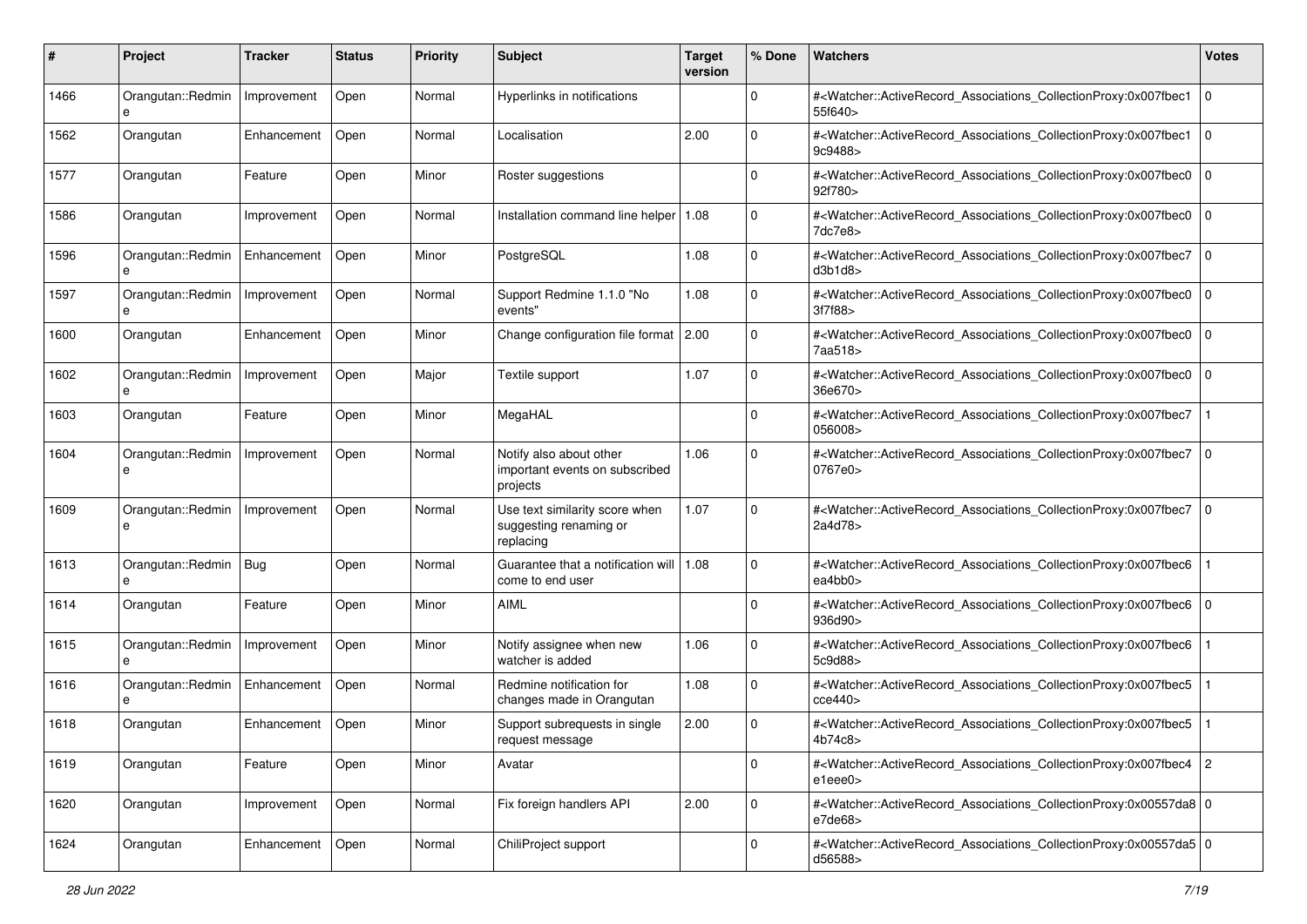| #    | Project                         | <b>Tracker</b> | <b>Status</b> | <b>Priority</b> | <b>Subject</b>                                          | <b>Target</b><br>version | % Done      | <b>Watchers</b>                                                                                                                                          | <b>Votes</b> |
|------|---------------------------------|----------------|---------------|-----------------|---------------------------------------------------------|--------------------------|-------------|----------------------------------------------------------------------------------------------------------------------------------------------------------|--------------|
| 1638 | Orangutan                       | Feature        | Open          | Major           | Orangutan bug reporting                                 |                          | $\Omega$    | # <watcher::activerecord_associations_collectionproxy:0x00557da6 0<br=""  ="">464848&gt;</watcher::activerecord_associations_collectionproxy:0x00557da6> |              |
| 1678 | Orangutan::Redmin<br>e          | Improvement    | Open          | Normal          | Suggest changing issue when<br>default issue is closed  | 1.07                     | $\Omega$    | # <watcher::activerecord 0<br="" associations="" collectionproxy:0x00557da5=""  ="">71ca00&gt;</watcher::activerecord>                                   |              |
| 1680 | Orangutan::Redmin<br>e          | Bug            | Open          | Normal          | <b>Cancelling Comment context</b>                       |                          | $\Omega$    | # <watcher::activerecord_associations_collectionproxy:0x00557da4 0<br=""  ="">84b288&gt;</watcher::activerecord_associations_collectionproxy:0x00557da4> |              |
| 1682 | Orangutan                       | Improvement    | Open          | Normal          | Take into account if time<br>tracking module is enabled | 1.06                     | $\Omega$    | # <watcher::activerecord_associations_collectionproxy:0x007fbeb9 0<br="">eec530&gt;</watcher::activerecord_associations_collectionproxy:0x007fbeb9>      |              |
| 1687 | Meta                            | Feature        | Open          | Normal          | Global Meta tags, Meta tags per<br>project and per page |                          | $\Omega$    | # <watcher::activerecord associations="" collectionproxy:0x007fbec3<br="">9645e0&gt;</watcher::activerecord>                                             | $\mathbf 0$  |
| 1695 | Sidebar Content                 | Feature        | Open          | Normal          | Multiple contents                                       | 0.2.0                    | $\Omega$    | # <watcher::activerecord associations="" collectionproxy:0x007fbec3<br="">b92600&gt;</watcher::activerecord>                                             | $\mathbf 0$  |
| 1704 | Orangutan::Redmin               | Enhancement    | Open          | Minor           | Notify about votes                                      | 1.06                     | $\Omega$    | # <watcher::activerecord_associations_collectionproxy:0x007fbebb  <br="">1e7658&gt;</watcher::activerecord_associations_collectionproxy:0x007fbebb>      | $\mathbf 0$  |
| 1720 | CD-Index                        | Feature        | Open          | Minor           | Man page for cdindex                                    |                          | $\Omega$    | # <watcher::activerecord_associations_collectionproxy:0x007fbeb8  <br="">3754a0</watcher::activerecord_associations_collectionproxy:0x007fbeb8>          | $\Omega$     |
| 1721 | CD-Index                        | Feature        | Open          | Minor           | Man page for cdfind                                     |                          | $\Omega$    | # <watcher::activerecord associations="" collectionproxy:0x007fbec3<br="">aaca38&gt;</watcher::activerecord>                                             | $\mathbf 0$  |
| 1722 | CD-Index                        | Feature        | Open          | Major           | Separate common code into<br>library                    |                          | $\Omega$    | # <watcher::activerecord associations="" collectionproxy:0x007fbeb9<br="">ef0130&gt;</watcher::activerecord>                                             | $\mathbf 0$  |
| 1723 | CD-Index                        | Feature        | Open          | Normal          | PHP module                                              |                          | $\Omega$    | # <watcher::activerecord_associations_collectionproxy:0x007fbeba 0<br=""  ="">62d178&gt;</watcher::activerecord_associations_collectionproxy:0x007fbeba> |              |
| 1733 | CD-Index                        | Feature        | Open          | Normal          | Put more info about the media<br>into header            |                          | $\Omega$    | # <watcher::activerecord_associations_collectionproxy:0x007fbeb8  <br="">a0a3d8</watcher::activerecord_associations_collectionproxy:0x007fbeb8>          | $\mathbf 0$  |
| 1736 | CD-Index                        | Feature        | Open          | Normal          | Command-line options and<br>environmental variables     |                          | $\Omega$    | # <watcher::activerecord associations="" collectionproxy:0x007fbebb<br="">2763f8&gt;</watcher::activerecord>                                             | $\mathbf 0$  |
| 1739 | CD-Index                        | Feature        | Open          | Normal          | Debian package                                          |                          | $\mathbf 0$ | # <watcher::activerecord_associations_collectionproxy:0x007fbeb9<br>d397b0</watcher::activerecord_associations_collectionproxy:0x007fbeb9<br>            |              |
| 1747 | Projects                        | Feature        | Open          | Major           | Some kind of site usage plugin                          |                          | $\Omega$    | # <watcher::activerecord 0<br="" associations="" collectionproxy:0x007fbeba=""  ="">493678&gt;</watcher::activerecord>                                   |              |
| 1763 | <b>SCM Creator</b><br>(+Github) | Bug            | Open          | Normal          | 'Create repository" button<br>hiding is too restrictive |                          | $\Omega$    | # <watcher::activerecord 0<br="" associations="" collectionproxy:0x007fbebaf=""  ="">e9068&gt;</watcher::activerecord>                                   |              |
| 1771 | Sidebar Content                 | Feature        | Open          | Normal          | Global contents                                         | 0.2.0                    | $\Omega$    | # <watcher::activerecord associations="" collectionproxy:0x007fbeb9=""  <br="">e619a8&gt;</watcher::activerecord>                                        | $\mathbf 0$  |
| 1783 | Projects                        | Bug            | Open          | Normal          | Weird logouts                                           |                          | $\Omega$    | # <watcher::activerecord associations="" collectionproxy:0x007fbebb<br="">1c8cf8</watcher::activerecord>                                                 | $\mathbf 0$  |
| 1784 | Hooks Manager                   | Feature        | Open          | Normal          | Support per-project Ads                                 |                          | $\Omega$    | # <watcher::activerecord_associations_collectionproxy:0x007fbeb9 0<br=""  ="">3690c8&gt;</watcher::activerecord_associations_collectionproxy:0x007fbeb9> |              |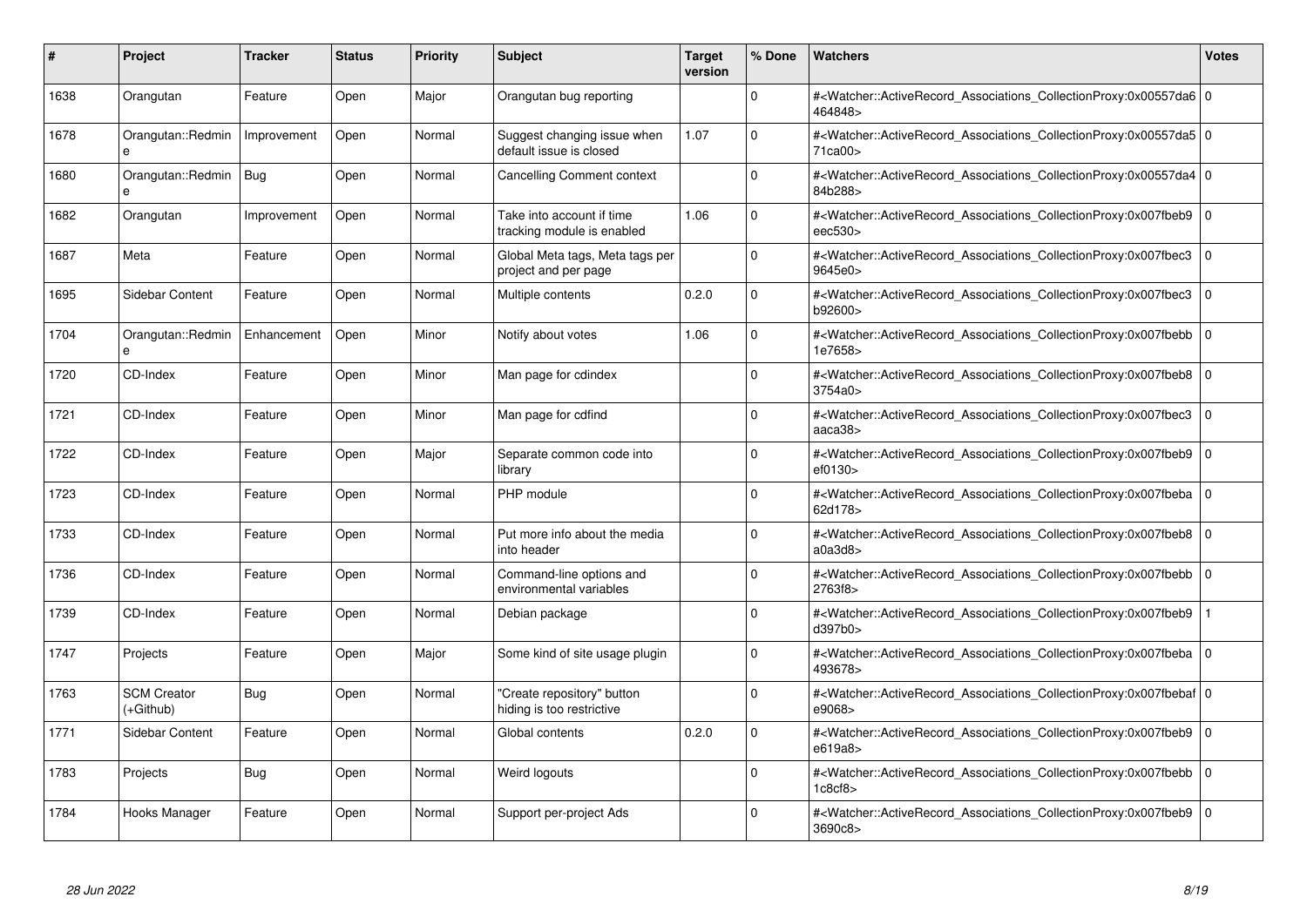| #    | Project                           | <b>Tracker</b> | <b>Status</b> | <b>Priority</b> | <b>Subject</b>                                 | <b>Target</b><br>version | % Done      | <b>Watchers</b>                                                                                                                                                                | <b>Votes</b> |
|------|-----------------------------------|----------------|---------------|-----------------|------------------------------------------------|--------------------------|-------------|--------------------------------------------------------------------------------------------------------------------------------------------------------------------------------|--------------|
| 1790 | Projects                          | Feature        | Open          | Normal          | Rotate logs                                    |                          | $\Omega$    | # <watcher::activerecord associations="" collectionproxy:0x007fbeba<br="">587368&gt;</watcher::activerecord>                                                                   | $\mathbf 0$  |
| 1796 | Projects                          | Feature        | Open          | Normal          | <b>Translations helper</b>                     |                          | $\Omega$    | # <watcher::activerecord 0<br="" associations="" collectionproxy:0x007fbeb9f=""  ="">22388&gt;</watcher::activerecord>                                                         |              |
| 1799 | Projects                          | <b>Bug</b>     | Open          | Normal          | Thumbnail overflows issues on<br>overview page |                          | $\Omega$    | # <watcher::activerecord_associations_collectionproxy:0x007fbec3<br>b27918&gt;</watcher::activerecord_associations_collectionproxy:0x007fbec3<br>                              | $\Omega$     |
| 1812 | <b>Author Box</b>                 | Feature        | Open          | Normal          | Custom fields support                          | 1.0.0                    | $\Omega$    | # <watcher::activerecord_associations_collectionproxy:0x007fbeb9 0<br="">a82a80&gt;</watcher::activerecord_associations_collectionproxy:0x007fbeb9>                            |              |
| 1829 | Projects                          | Feature        | Open          | Normal          | A project generator from<br>templates          |                          | $\Omega$    | # <watcher::activerecord_associations_collectionproxy:0x007fbec3<br>7fb370&gt;</watcher::activerecord_associations_collectionproxy:0x007fbec3<br>                              | $\mathbf 0$  |
| 1837 | Projects                          | Feature        | Open          | Insignificant   | Andriy is now working on                       |                          | $\Omega$    | # <watcher::activerecord_associations_collectionproxy:0x007fbeb9  <br="">2a9cc8</watcher::activerecord_associations_collectionproxy:0x007fbeb9>                                | $\Omega$     |
| 1842 | <b>Author Box</b>                 | Feature        | Open          | Normal          | Show multiple/all roles                        | 1.0.0                    | $\Omega$    | # <watcher::activerecord associations="" collectionproxy:0x007fbebb<br="">169988&gt;</watcher::activerecord>                                                                   | $\mathbf 0$  |
| 1845 | Advertising                       | Feature        | Open          | Minor           | Per project management                         | 0.3.0                    | $\Omega$    | # <watcher::activerecord_associations_collectionproxy:0x007fbeba 0<br=""  ="">eb3dd8&gt;</watcher::activerecord_associations_collectionproxy:0x007fbeba>                       |              |
| 1846 | Advertising                       | Feature        | Open          | Minor           | Page configuration                             | 0.3.0                    | $\Omega$    | # <watcher::activerecord associations="" collectionproxy:0x007fbeb9<br="">6124a0&gt;</watcher::activerecord>                                                                   | $\mathbf 0$  |
| 1853 | Projects                          | Support        | Open          | Normal          | Customizer                                     |                          | $\Omega$    | # <watcher::activerecord associations="" collectionproxy:0x007fbeb8<br=""><math>e0</math>aaf<math>0</math></watcher::activerecord>                                             | $\mathbf 0$  |
| 1858 | <b>SCM Creator</b><br>$(+Github)$ | Feature        | Open          | Normal          | New Wiki/Textile macro                         |                          | $\Omega$    | # <watcher::activerecord_associations_collectionproxy:0x007fbeba 0<br=""  =""><math>2</math>fbef<math>0</math></watcher::activerecord_associations_collectionproxy:0x007fbeba> |              |
| 1881 | <b>Extended Fields</b>            | Feature        | Open          | Insignificant   | Support wiki toolbar for "Default<br>value"    |                          | $\Omega$    | # <watcher::activerecord associations="" collectionproxy:0x007fbeb9<br="">6f7258&gt;</watcher::activerecord>                                                                   | $\mathbf 0$  |
| 1888 | Orangutan::Redmin<br>e            | Feature        | Open          | Normal          | Reuse past tasks                               |                          | $\Omega$    | # <watcher::activerecord associations="" collectionproxy:0x007fbeb8<br="">c18b70&gt;</watcher::activerecord>                                                                   | $\mathbf 0$  |
| 1891 | Projects                          | Improvement    | Open          | Normal          | Add BASH & Perl CodeRay<br>scanners            |                          | $\Omega$    | # <watcher::activerecord_associations_collectionproxy:0x007fbeb9<br>eb0d00&gt;</watcher::activerecord_associations_collectionproxy:0x007fbeb9<br>                              | $\Omega$     |
| 1893 | Orangutan                         | Enhancement    | Open          | Minor           | Twitter monkey                                 |                          | $\Omega$    | # <watcher::activerecord associations="" collectionproxy:0x007fbeb9=""  <br="">6241c8&gt;</watcher::activerecord>                                                              | $\mathbf 0$  |
| 1905 | Orangutan                         | Feature        | Open          | Normal          | <b>SCM</b> monkey                              |                          | O           | # <watcher::activerecord_associations_collectionproxy:0x007fbeb8  <br="">151f20&gt;</watcher::activerecord_associations_collectionproxy:0x007fbeb8>                            | $\mathbf 0$  |
| 1910 | Projects                          | Support        | Open          | Major           | Users verification                             |                          | $\Omega$    | # <watcher::activerecord associations="" collectionproxy:0x007fbeba<br="">5a3860&gt;</watcher::activerecord>                                                                   | $\mathbf 0$  |
| 1921 | Orangutan                         | Enhancement    | Open          | Minor           | <b>RSS monkey</b>                              |                          | $\mathbf 0$ | # <watcher::activerecord associations="" collectionproxy:0x007fbeb8=""  <br="">d71be8</watcher::activerecord>                                                                  | $\mathbf 0$  |
| 1947 | <b>Extended Fields</b>            | Feature        | Open          | Normal          | Visible for admins only                        |                          | $\Omega$    | # <watcher::activerecord associations="" collectionproxy:0x007fbeba=""  <br="">760838&gt;</watcher::activerecord>                                                              | $\mathbf 0$  |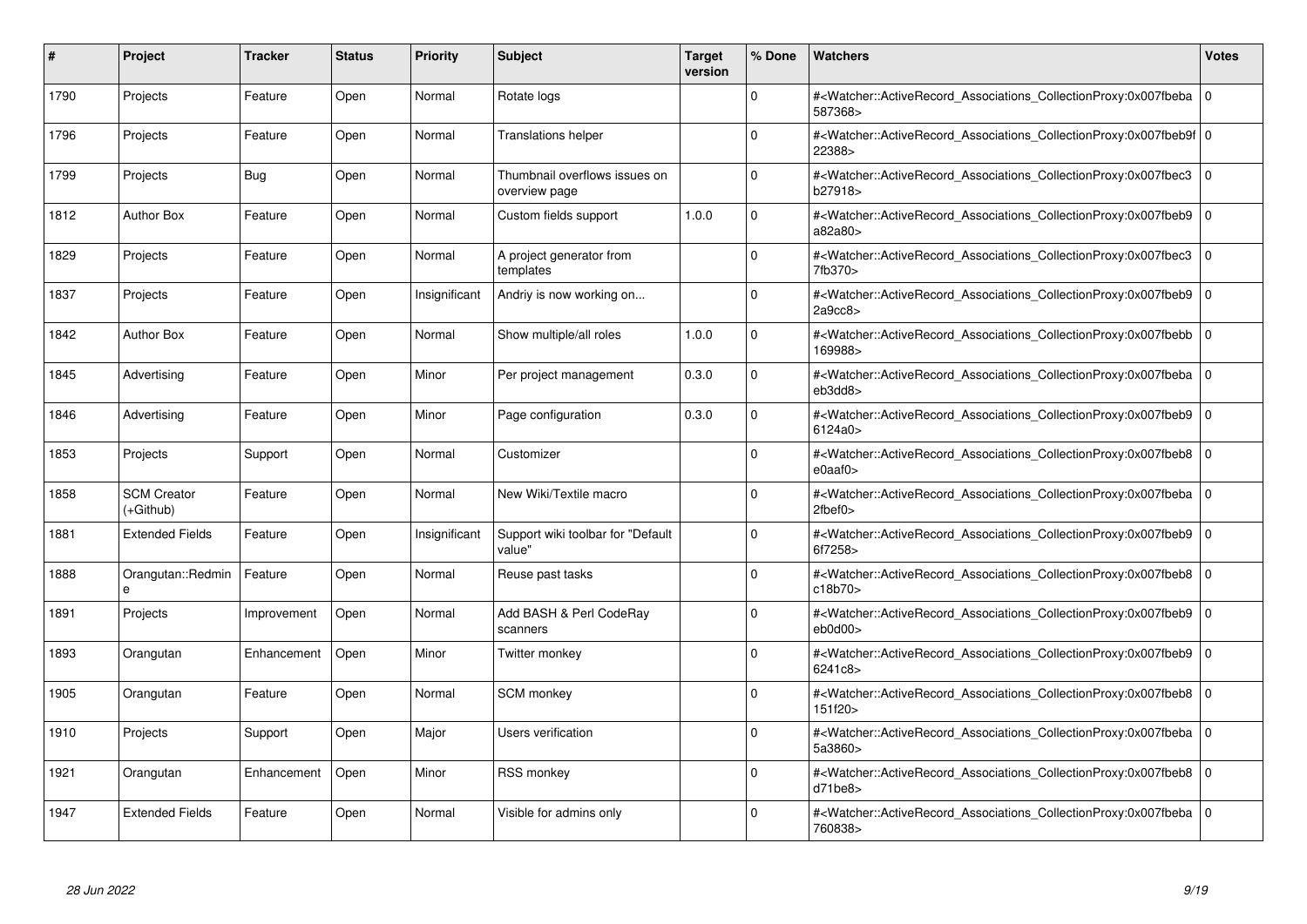| #    | Project                | <b>Tracker</b> | <b>Status</b> | <b>Priority</b> | <b>Subject</b>                                         | <b>Target</b><br>version | % Done      | <b>Watchers</b>                                                                                                                                              | <b>Votes</b>   |
|------|------------------------|----------------|---------------|-----------------|--------------------------------------------------------|--------------------------|-------------|--------------------------------------------------------------------------------------------------------------------------------------------------------------|----------------|
| 1948 | Projects               | Feature        | Open          | Minor           | Testimonials / Used by                                 |                          | $\Omega$    | # <watcher::activerecord associations="" collectionproxy:0x007fbeb9<br="">36f4f0&gt;</watcher::activerecord>                                                 | $\mathbf 0$    |
| 1963 | Projects               | Feature        | Open          | Minor           | Issues/messages count                                  |                          | $\Omega$    | # <watcher::activerecord_associations_collectionproxy:0x007fbeba 0<br=""  ="">7206c0&gt;</watcher::activerecord_associations_collectionproxy:0x007fbeba>     |                |
| 1968 | Orangutan              | Feature        | Open          | Normal          | Creating a new issue                                   | 1.06                     | $\Omega$    | # <watcher::activerecord associations="" collectionproxy:0x007fbeba<br="">3972d8&gt;</watcher::activerecord>                                                 | $\mathbf 0$    |
| 1969 | Projects               | Improvement    | Open          | Normal          | Vote plugin                                            |                          | $\Omega$    | # <watcher::activerecord associations="" collectionproxy:0x007fbec3=""  <br="">7683b8&gt;</watcher::activerecord>                                            | $\mathbf 0$    |
| 1970 | <b>Contact Form</b>    | Feature        | Open          | Minor           | Contact link                                           |                          | $\Omega$    | # <watcher::activerecord_associations_collectionproxy:0x007fbeba 0<br=""  ="">3b9248&gt;</watcher::activerecord_associations_collectionproxy:0x007fbeba>     |                |
| 1977 | WikiNG                 | Feature        | Open          | Normal          | Conditional macro for users &<br>groups                |                          | $\Omega$    | # <watcher::activerecord associations="" collectionproxy:0x007fbec3<br="">859010&gt;</watcher::activerecord>                                                 | $\overline{2}$ |
| 1980 | WikiNG                 | Bug            | Open          | Normal          | Problem running plugin in<br>development mode          |                          | $\Omega$    | # <watcher::activerecord_associations_collectionproxy:0x007fbeba<br>814f68&gt;</watcher::activerecord_associations_collectionproxy:0x007fbeba<br>            | $-1$           |
| 1981 | Subscription           | Feature        | Open          | Normal          | Site-wide notifications                                |                          | $\Omega$    | # <watcher::activerecord associations="" collectionproxy:0x007fbeb9<br="">83b538&gt;</watcher::activerecord>                                                 |                |
| 1982 | Role Shift             | Feature        | Open          | Major           | Redmine.pm patch wanted                                |                          | $\Omega$    | # <watcher::activerecord_associations_collectionproxy:0x007fbeba 0<br=""  ="">43a438&gt;</watcher::activerecord_associations_collectionproxy:0x007fbeba>     |                |
| 1983 | <b>Role Shift</b>      | Feature        | Open          | Major           | Default shifts                                         |                          | $\Omega$    | # <watcher::activerecord_associations_collectionproxy:0x007fbebb  <br="">2d9cf0</watcher::activerecord_associations_collectionproxy:0x007fbebb>              | $\Omega$       |
| 1993 | Advertising            | Feature        | Open          | Normal          | Which types of user                                    |                          | $\Omega$    | # <watcher::activerecord associations="" collectionproxy:0x007fbebb=""  <br="">560118&gt;</watcher::activerecord>                                            | $\mathbf 0$    |
| 1995 | <b>Extended Fields</b> | Feature        | Open          | Normal          | Checklist                                              |                          | $\Omega$    | # <watcher::activerecord_associations_collectionproxy:0x007fbeba 0<br=""  ="">bf4728&gt;</watcher::activerecord_associations_collectionproxy:0x007fbeba>     |                |
| 1997 | Download Button        | Feature        | Open          | Minor           | Project module                                         |                          | $\Omega$    | # <watcher::activerecord associations="" collectionproxy:0x007fbebb=""  <br="">4e5d28&gt;</watcher::activerecord>                                            | $\mathbf 0$    |
| 2018 | <b>Extended Fields</b> | Feature        | Open          | Normal          | database query cutsom field<br>type                    |                          | $\mathbf 0$ | # <watcher::activerecord_associations_collectionproxy:0x007fbeba<br>730bb0&gt;</watcher::activerecord_associations_collectionproxy:0x007fbeba<br>            |                |
| 2019 | <b>Extended Fields</b> | Feature        | Open          | Normal          | Custom field type web service                          |                          | $\Omega$    | # <watcher::activerecord_associations_collectionproxy:0x007fbebb  <br="">0262b0&gt;</watcher::activerecord_associations_collectionproxy:0x007fbebb>          | $\mathbf 0$    |
| 2026 | <b>Extended Fields</b> | Feature        | Open          | Normal          | Sizing defaults for custom fields                      |                          | $\Omega$    | # <watcher::activerecord associations="" collectionproxy:0x007fbeb9=""  <br="">c23510&gt;</watcher::activerecord>                                            | $\mathbf 0$    |
| 2031 | Projects               | Improvement    | Open          | Minor           | News sidebar                                           |                          | $\Omega$    | # <watcher::activerecord_associations_collectionproxy:0x007fbeb8  <br="">ad<math>7a40</math></watcher::activerecord_associations_collectionproxy:0x007fbeb8> | $\mathbf 0$    |
| 2032 | Projects               | Improvement    | Open          | Minor           | Quick way to submit Orangutan<br>omission              |                          | $\Omega$    | # <watcher::activerecord associations="" collectionproxy:0x007fbec3<br="">db7160&gt;</watcher::activerecord>                                                 | $\mathbf 0$    |
| 2035 | Orangutan              | Improvement    | Open          | Minor           | Direct communication between<br>a monkey and Orangutan | 1.06                     | $\Omega$    | # <watcher::activerecord associations="" collectionproxy:0x007fbeba=""  <br="">e63d38&gt;</watcher::activerecord>                                            | $\mathbf 0$    |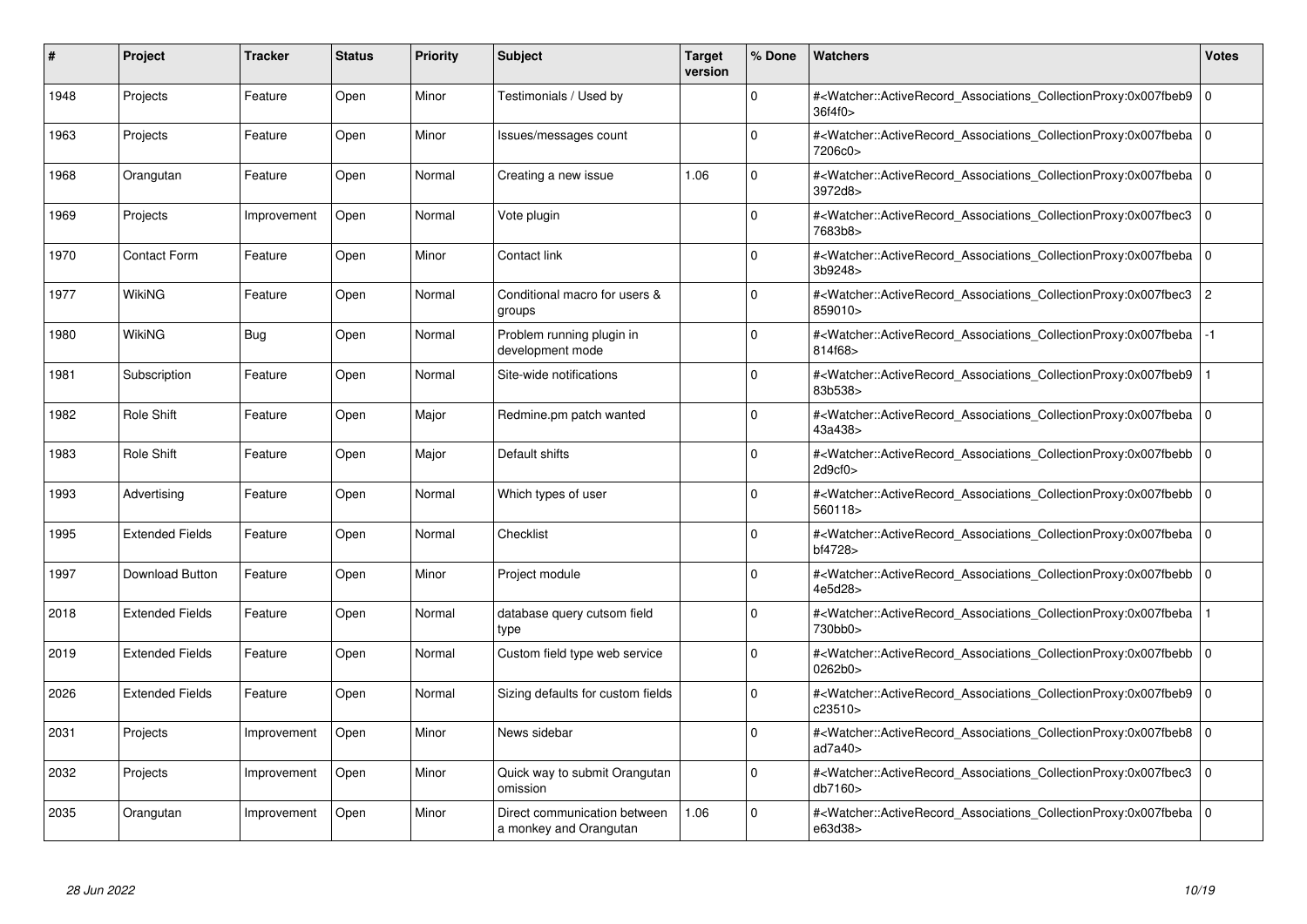| #    | Project                           | Tracker     | <b>Status</b> | <b>Priority</b> | <b>Subject</b>                                                                                                           | <b>Target</b><br>version | % Done      | Watchers                                                                                                                                                     | <b>Votes</b> |
|------|-----------------------------------|-------------|---------------|-----------------|--------------------------------------------------------------------------------------------------------------------------|--------------------------|-------------|--------------------------------------------------------------------------------------------------------------------------------------------------------------|--------------|
| 2036 | Projects                          | Enhancement | Open          | Minor           | Global news                                                                                                              |                          | $\mathbf 0$ | # <watcher::activerecord_associations_collectionproxy:0x007fbeb9<br>837e38&gt;</watcher::activerecord_associations_collectionproxy:0x007fbeb9<br>            | $\mathbf{0}$ |
| 2037 | Projects                          | Improvement | Open          | Minor           | Completeness bars on start<br>page                                                                                       |                          | $\Omega$    | # <watcher::activerecord_associations_collectionproxy:0x007fbeb9  <br="">bbed<math>18</math></watcher::activerecord_associations_collectionproxy:0x007fbeb9> | 0            |
| 2053 | <b>SCM Creator</b><br>$(+Github)$ | Feature     | Open          | Normal          | Set repository path according to<br>identifier when using multiple<br>repositories                                       |                          | $\Omega$    | # <watcher::activerecord_associations_collectionproxy:0x007fbeb8<br>16c398&gt;</watcher::activerecord_associations_collectionproxy:0x007fbeb8<br>            |              |
| 2054 | <b>Like Button</b>                | Feature     | Open          | Normal          | Add URL setting                                                                                                          |                          | 0           | # <watcher::activerecord_associations_collectionproxy:0x007fbeba 0<br=""  ="">195458&gt;</watcher::activerecord_associations_collectionproxy:0x007fbeba>     |              |
| 2075 | <b>SCM Creator</b><br>$(+Github)$ | Feature     | Open          | Normal          | Make an option to fully<br>automate repository creation<br>without editing the URL field                                 |                          | $\Omega$    | # <watcher::activerecord_associations_collectionproxy:0x007fbeb8 2<br="">3854b8&gt;</watcher::activerecord_associations_collectionproxy:0x007fbeb8>          |              |
| 2076 | <b>WikiNG</b>                     | Feature     | Open          | Insignificant   | <b>HTML Color preview</b>                                                                                                |                          | $\Omega$    | # <watcher::activerecord_associations_collectionproxy:0x007fbeb9  <br="">bfe580</watcher::activerecord_associations_collectionproxy:0x007fbeb9>              | $\mathbf 0$  |
| 2085 | <b>WikiNG</b>                     | Feature     | Open          | Normal          | Twitter status                                                                                                           |                          | 0           | # <watcher::activerecord_associations_collectionproxy:0x007fbec3 0<br="">905db0&gt;</watcher::activerecord_associations_collectionproxy:0x007fbec3>          |              |
| 2088 | WikiNG                            | Enhancement | Open          | Normal          | Add WikiNG buttons<br>everywhere to the editing<br>toolbar                                                               |                          | $\Omega$    | # <watcher::activerecord_associations_collectionproxy:0x007fbeba<br>423d50&gt;</watcher::activerecord_associations_collectionproxy:0x007fbeba<br>            |              |
| 2105 | <b>SCM Creator</b><br>(+Github)   | Feature     | Open          | Normal          | Integrate with existing scm<br>system                                                                                    |                          | $\Omega$    | # <watcher::activerecord_associations_collectionproxy:0x007fbeba 0<br=""  ="">3f0838&gt;</watcher::activerecord_associations_collectionproxy:0x007fbeba>     |              |
| 2107 | <b>Extended Fields</b>            | Support     | Open          | Normal          | WiKi formatting support to<br>custom field                                                                               |                          | 0           | # <watcher::activerecord_associations_collectionproxy:0x007fbeb9  <br="">93ba78&gt;</watcher::activerecord_associations_collectionproxy:0x007fbeb9>          | $\mathbf 0$  |
| 2108 | Projects                          | <b>Bug</b>  | Open          | Normal          | Weird export "button"                                                                                                    |                          | $\mathbf 0$ | # <watcher::activerecord_associations_collectionproxy:0x007fbeb9<br>843918&gt;</watcher::activerecord_associations_collectionproxy:0x007fbeb9<br>            | $\mathbf{0}$ |
| 2109 | Sidebar Content                   | Feature     | Open          | Normal          | Sidebar for global pages, which<br>do not have one                                                                       | 0.2.0                    | $\mathbf 0$ | # <watcher::activerecord_associations_collectionproxy:0x007fbeba 0<br=""  ="">9ae9a0</watcher::activerecord_associations_collectionproxy:0x007fbeba>         |              |
| 2111 | <b>SCM Creator</b><br>$(+Github)$ | Support     | Open          | Normal          | "Adding local repositories was<br>denied by the administrator"<br>message given when creating<br>SVN or Git repositories |                          | $\Omega$    | # <watcher::activerecord_associations_collectionproxy:0x007fbeb9<br>db5b58</watcher::activerecord_associations_collectionproxy:0x007fbeb9<br>                | 0            |
| 2114 | <b>Extended Fields</b>            | Feature     | Open          | Normal          | LDAP attributes for user custom<br>fields                                                                                |                          | 0           | # <watcher::activerecord_associations_collectionproxy:0x007fbec3<br>a231c0&gt;</watcher::activerecord_associations_collectionproxy:0x007fbec3<br>            | $\mathbf 0$  |
| 2117 | <b>Extended Fields</b>            | Feature     | Open          | Normal          | User list filter                                                                                                         |                          | 0           | # <watcher::activerecord_associations_collectionproxy:0x007fbeba 0<br=""  ="">34ae10&gt;</watcher::activerecord_associations_collectionproxy:0x007fbeba>     |              |
| 2132 | Download Button                   | Feature     | Open          | Normal          | Per version button                                                                                                       |                          | $\mathbf 0$ | # <watcher::activerecord_associations_collectionproxy:0x007fbec3 0<br=""  ="">6d1990&gt;</watcher::activerecord_associations_collectionproxy:0x007fbec3>     |              |
| 2145 | Meta                              | Feature     | Open          | Normal          | Support Facebook publishing<br>through Graph API                                                                         |                          | $\mathbf 0$ | # <watcher::activerecord_associations_collectionproxy:0x007fbeb9  <br="">59cc28&gt;</watcher::activerecord_associations_collectionproxy:0x007fbeb9>          | $\mathbf 0$  |
| 2148 | Meta                              | Feature     | Open          | Normal          | Cache meta tags                                                                                                          |                          | 0           | # <watcher::activerecord_associations_collectionproxy:0x007fbec3 0<br=""  ="">c0c770&gt;</watcher::activerecord_associations_collectionproxy:0x007fbec3>     |              |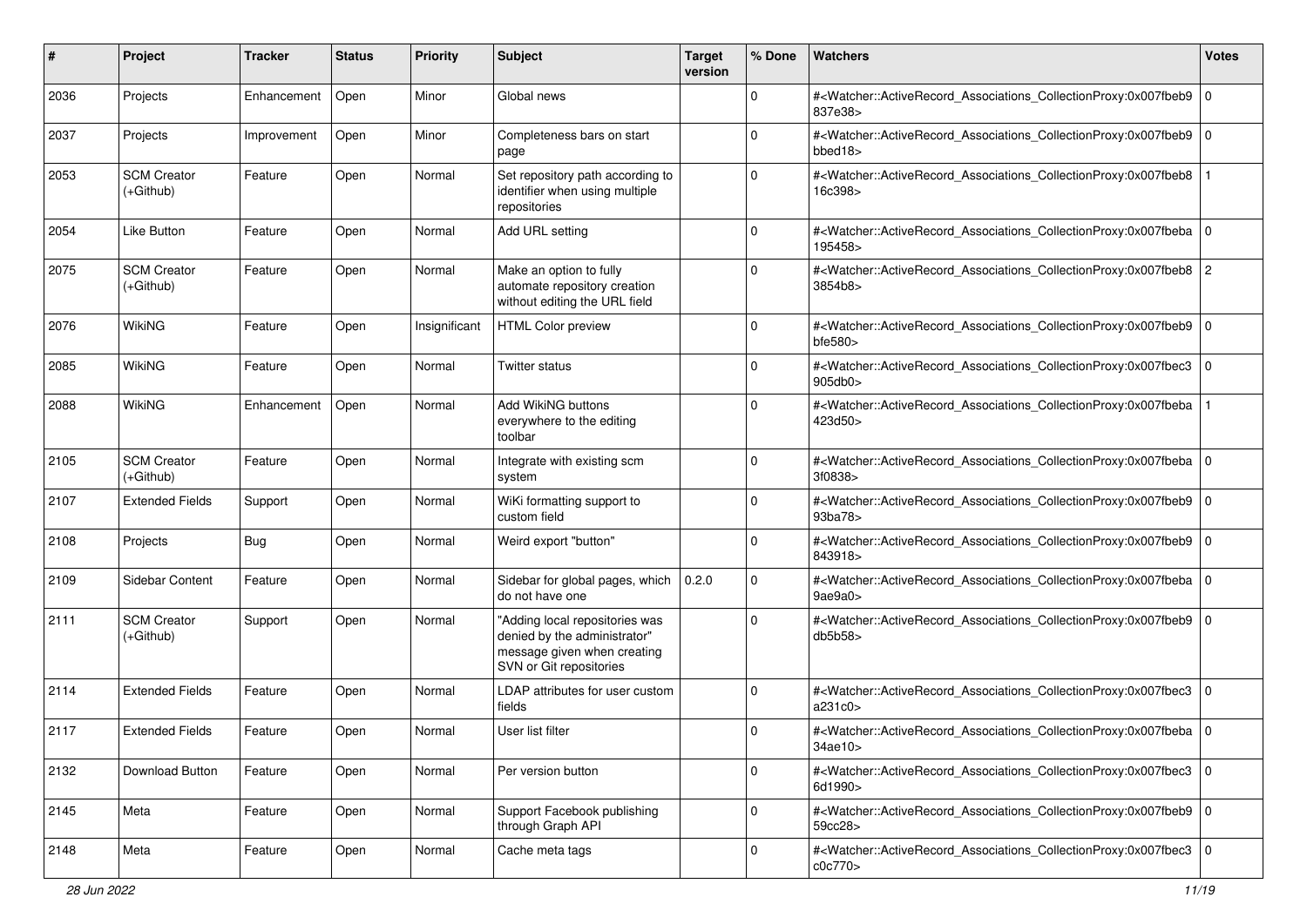| #    | Project                         | Tracker     | <b>Status</b> | <b>Priority</b> | <b>Subject</b>                                                    | <b>Target</b><br>version | % Done   | <b>Watchers</b>                                                                                                                                                | <b>Votes</b> |
|------|---------------------------------|-------------|---------------|-----------------|-------------------------------------------------------------------|--------------------------|----------|----------------------------------------------------------------------------------------------------------------------------------------------------------------|--------------|
| 2157 | Projects                        | Feature     | Open          | Normal          | Short activity messages                                           |                          | $\Omega$ | # <watcher::activerecord associations="" collectionproxy:0x007fbeba<br="">4eb940&gt;</watcher::activerecord>                                                   | $\mathbf 0$  |
| 2165 | Download Button                 | <b>Bug</b>  | Open          | Major           | Error in email                                                    | 0.1.1                    | $\Omega$ | # <watcher::activerecord 0<br="" associations="" collectionproxy:0x007fbeb8=""  ="">399e18&gt;</watcher::activerecord>                                         |              |
| 2168 | <b>Extended Fields</b>          | Feature     | Open          | Minor           | Grouping form elements                                            |                          | $\Omega$ | # <watcher::activerecord_associations_collectionproxy:0x007fbebb<br>27a638&gt;</watcher::activerecord_associations_collectionproxy:0x007fbebb<br>              | $\Omega$     |
| 2170 | Contact Form                    | Feature     | Open          | Minor           | Optional email format validation                                  |                          | $\Omega$ | # <watcher::activerecord_associations_collectionproxy:0x007fbebb 0<br="">06e650&gt;</watcher::activerecord_associations_collectionproxy:0x007fbebb>            |              |
| 2186 | <b>Extended Fields</b>          | Feature     | Open          | Minor           | <b>Custom DateTime Field</b>                                      |                          | $\Omega$ | # <watcher::activerecord_associations_collectionproxy:0x007fbec3<br>539038&gt;</watcher::activerecord_associations_collectionproxy:0x007fbec3<br>              | $\mathbf 0$  |
| 2196 | <b>Extended Fields</b>          | Support     | Open          | Normal          | Default values for "Wiki text"<br>custom fields not being applied |                          | $\Omega$ | # <watcher::activerecord_associations_collectionproxy:0x007fbeb9  <br="">4aa860&gt;</watcher::activerecord_associations_collectionproxy:0x007fbeb9>            | $\Omega$     |
| 2210 | Hooks Manager                   | Feature     | Open          | Normal          | Sidebar access from other<br>hooks                                |                          | $\Omega$ | # <watcher::activerecord associations="" collectionproxy:0x007fbeba<br="">56da80&gt;</watcher::activerecord>                                                   | $\mathbf 0$  |
| 2219 | <b>Project Sections</b>         | Feature     | Open          | Normal          | Wiki rule for section                                             |                          | $\Omega$ | # <watcher::activerecord_associations_collectionproxy:0x007fbeb8 0<br=""  ="">3b2e68&gt;</watcher::activerecord_associations_collectionproxy:0x007fbeb8>       |              |
| 2223 | <b>Extended Fields</b>          | Feature     | Open          | Normal          | Linked list custom field                                          |                          | $\Omega$ | # <watcher::activerecord 0<br="" associations="" collectionproxy:0x007fbeba=""  ="">893200&gt;</watcher::activerecord>                                         |              |
| 2237 | <b>Contact Form</b>             | Bug         | Open          | Normal          | Spam protection (looks like<br>0.1.0 is spam prone)               |                          | $\Omega$ | # <watcher::activerecord associations="" collectionproxy:0x007fbeb8=""  <br="">1582d0&gt;</watcher::activerecord>                                              | $\mathbf 0$  |
| 2245 | RedWord                         | Improvement | Open          | Normal          | Hellip in project titles                                          |                          | $\Omega$ | # <watcher::activerecord_associations_collectionproxy:0x007fbec3<br>62a348&gt;</watcher::activerecord_associations_collectionproxy:0x007fbec3<br>              | $\Omega$     |
| 2246 | <b>RedPress</b>                 | Feature     | Open          | Normal          | Wiki syntax for blog posts                                        |                          | $\Omega$ | # <watcher::activerecord associations="" collectionproxy:0x007fbeb9=""  <br="">e86230&gt;</watcher::activerecord>                                              | $\mathbf 0$  |
| 2247 | <b>RedPress</b>                 | Improvement | Open          | Normal          | Redirect back after logout                                        |                          | $\Omega$ | # <watcher::activerecord associations="" collectionproxy:0x007fbec3<br="">b5ae80&gt;</watcher::activerecord>                                                   | $\mathbf 0$  |
| 2248 | <b>RedPress</b>                 | Feature     | Open          | Normal          | Latest blog posts in Redmine                                      |                          | $\Omega$ | # <watcher::activerecord_associations_collectionproxy:0x007fbeba 0<br=""  ="">9494b0&gt;</watcher::activerecord_associations_collectionproxy:0x007fbeba>       |              |
| 2250 | WikiNG                          | Support     | Open          | Normal          | Textilizable fix in Redmine                                       |                          | $\Omega$ | # <watcher::activerecord 0<br="" associations="" collectionproxy:0x007fbeba=""  ="">3ab490&gt;</watcher::activerecord>                                         |              |
| 2271 | Meta                            | Feature     | Open          | Normal          | Default image for<br>OpenGraph/Twitter Cards                      |                          | $\Omega$ | # <watcher::activerecord_associations_collectionproxy:0x007fbeb9  <br="">5<sub>b</sub>f9f8&gt;</watcher::activerecord_associations_collectionproxy:0x007fbeb9> | $\mathbf 0$  |
| 2291 | <b>SCM Creator</b><br>(+Github) | Feature     | Open          | Normal          | Creator interface needs to be<br>simplified                       |                          | $\Omega$ | # <watcher::activerecord associations="" collectionproxy:0x007fbec1<br="">ef4a48&gt;</watcher::activerecord>                                                   | $\Omega$     |
| 2293 | WikiNG                          | Enhancement | Open          | Minor           | Extended user column                                              |                          | $\Omega$ | # <watcher::activerecord associations="" collectionproxy:0x007fbec0<br="">ece100</watcher::activerecord>                                                       | $\mathbf{0}$ |
| 2303 | Meta                            | Feature     | Open          | Normal          | Improve internal API                                              |                          | $\Omega$ | # <watcher::activerecord associations="" collectionproxy:0x007fbec1<br="">8a4850&gt;</watcher::activerecord>                                                   | $\Omega$     |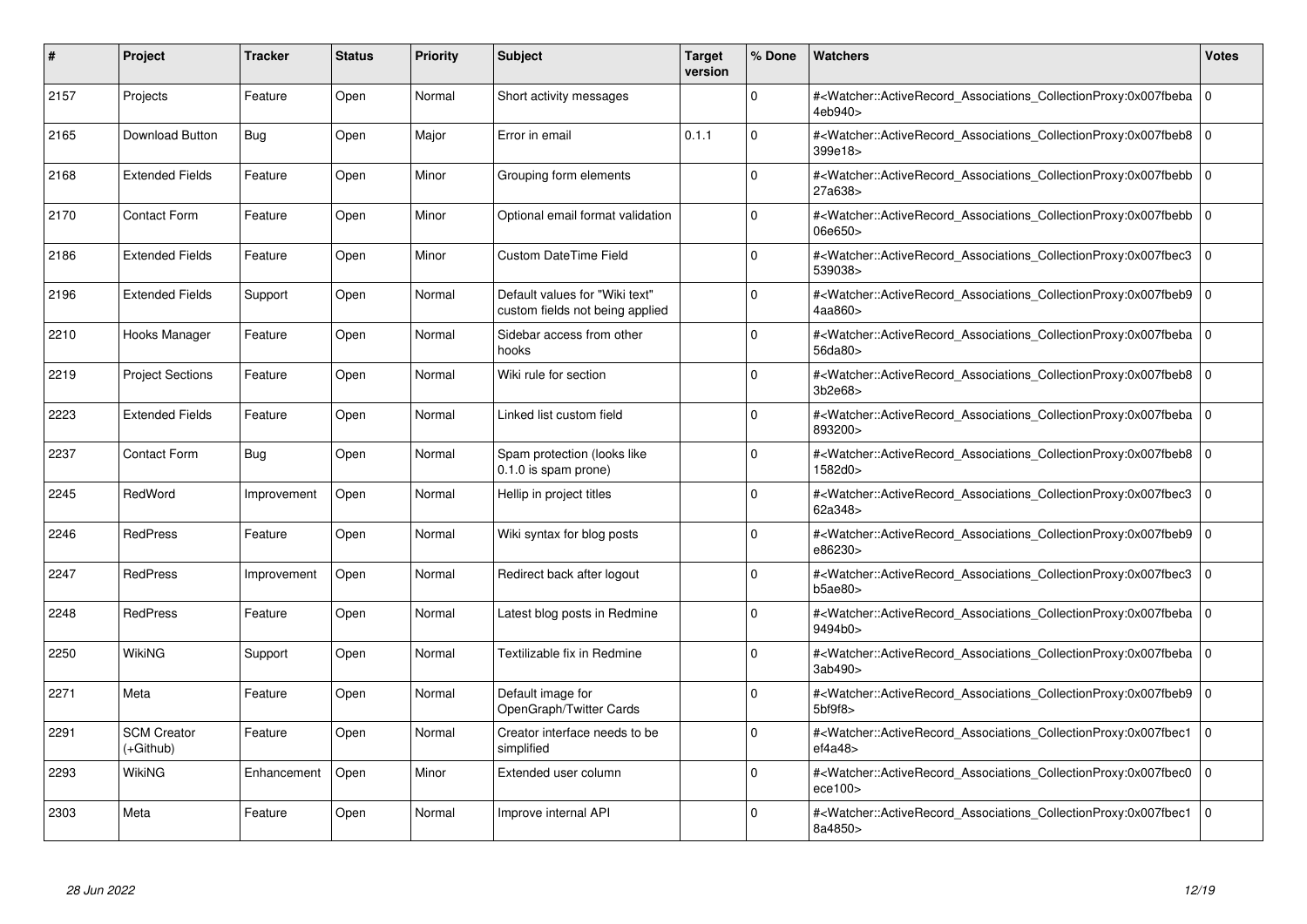| #    | Project                         | <b>Tracker</b> | <b>Status</b> | <b>Priority</b> | <b>Subject</b>                                                                | <b>Target</b><br>version | % Done      | <b>Watchers</b>                                                                                                                                                  | <b>Votes</b> |
|------|---------------------------------|----------------|---------------|-----------------|-------------------------------------------------------------------------------|--------------------------|-------------|------------------------------------------------------------------------------------------------------------------------------------------------------------------|--------------|
| 2304 | Meta                            | Support        | Open          | Normal          | Ask Redmine guys to add hooks<br>to the core                                  |                          | $\mathbf 0$ | # <watcher::activerecord_associations_collectionproxy:0x007fbec0<br>6c1e30</watcher::activerecord_associations_collectionproxy:0x007fbec0<br>                    | 0            |
| 2313 | Download Button                 | <b>Bug</b>     | Open          | Normal          | Emails include the Download<br>"button" with relative link                    |                          | $\Omega$    | # <watcher::activerecord_associations_collectionproxy:0x007fbec7f 0<br="">337b0&gt;</watcher::activerecord_associations_collectionproxy:0x007fbec7f>             |              |
| 2319 | <b>Extended Fields</b>          | <b>Bug</b>     | Open          | Normal          | Incompatible with<br>rt custom field?                                         | 0.2.4                    | $\Omega$    | # <watcher::activerecord_associations_collectionproxy:0x007fbec0<br>3d39a8&gt;</watcher::activerecord_associations_collectionproxy:0x007fbec0<br>                | l O          |
| 2321 | RedPress                        | <b>Bug</b>     | Open          | Normal          | Users are still able to register in<br><b>WordPress</b>                       |                          | $\mathbf 0$ | # <watcher::activerecord associations="" collectionproxy:0x007fbec0<br="">066658&gt;</watcher::activerecord>                                                     | l 0          |
| 2326 | <b>SCM Creator</b><br>(+Github) | Bug            | Open          | Normal          | redmine_scm is incompatible<br>with redmine_git_hosting now?                  | 0.5.1                    | $\Omega$    | # <watcher::activerecord_associations_collectionproxy:0x007fbec0<br>e2f640&gt;</watcher::activerecord_associations_collectionproxy:0x007fbec0<br>                | 0            |
| 2334 | <b>SCM Creator</b><br>(+Github) | <b>Bug</b>     | Open          | Normal          | Github API does not load                                                      | 0.5.1                    | $\mathbf 0$ | # <watcher::activerecord_associations_collectionproxy:0x007fbec0<br>ad5c10&gt;</watcher::activerecord_associations_collectionproxy:0x007fbec0<br>                | l 0          |
| 2343 | <b>SCM Creator</b><br>(+Github) | <b>Bug</b>     | Open          | Major           | Internal error when creating<br>projects having a List format<br>custom field | 0.5.1                    | $\Omega$    | # <watcher::activerecord associations="" collectionproxy:0x007fbec0<br="">08e360&gt;</watcher::activerecord>                                                     | 0            |
| 2344 | <b>Extended Fields</b>          | Support        | Open          | Normal          | Installation failure: uninitialized<br>constant ExtendedFieldsHelper          |                          | 10          | # <watcher::activerecord_associations_collectionproxy:0x007fbec0<br>9a4800&gt;</watcher::activerecord_associations_collectionproxy:0x007fbec0<br>                | 0            |
| 2348 | <b>Extended Fields</b>          | <b>Bug</b>     | Open          | Normal          | Buggy implementation at<br>list.html.erb                                      | 0.2.4                    | $\mathbf 0$ | # <watcher::activerecord_associations_collectionproxy:0x007fbec0<br>206fa8</watcher::activerecord_associations_collectionproxy:0x007fbec0<br>                    | l 0          |
| 2349 | <b>Extended Fields</b>          | <b>Bug</b>     | Open          | Critical        | Redmine Bulk edit doesn't work<br>when extended_field plugin is<br>installed  | 0.2.4                    | $\Omega$    | # <watcher::activerecord_associations_collectionproxy:0x007fbec0<br>4713d8&gt;</watcher::activerecord_associations_collectionproxy:0x007fbec0<br>                | 0            |
| 2368 | RedWord                         | <b>Bug</b>     | Open          | Minor           | Next and prev links for<br>multi-page articles                                |                          | $\Omega$    | # <watcher::activerecord_associations_collectionproxy:0x007fbec7<br>a59d20&gt;</watcher::activerecord_associations_collectionproxy:0x007fbec7<br>                | 0            |
| 2369 | Meta                            | Feature        | Open          | Normal          | Rich snippets for software apps                                               |                          | $\Omega$    | # <watcher::activerecord_associations_collectionproxy:0x007fbec0<br>5db610&gt;</watcher::activerecord_associations_collectionproxy:0x007fbec0<br>                | 0            |
| 2370 | Meta                            | Feature        | Open          | Normal          | Rich snippets for news                                                        |                          | $\Omega$    | # <watcher::activerecord_associations_collectionproxy:0x007fbec0<br>265a08&gt;</watcher::activerecord_associations_collectionproxy:0x007fbec0<br>                | 0            |
| 2371 | Meta                            | Feature        | Open          | Normal          | Rich snippets for Wiki                                                        |                          | $\mathbf 0$ | # <watcher::activerecord_associations_collectionproxy:0x007fbec0 0<br="">0b1298&gt;</watcher::activerecord_associations_collectionproxy:0x007fbec0>              |              |
| 2372 | Meta                            | Feature        | Open          | Normal          | Microdata for breadcrumbs                                                     |                          | 0           | # <watcher::activerecord_associations_collectionproxy:0x007fbec7f 0<br=""  ="">96f18&gt;</watcher::activerecord_associations_collectionproxy:0x007fbec7f>        |              |
| 2373 | Red-Andy                        | Feature        | Open          | Normal          | Replacement for Georgia?                                                      |                          | 0           | # <watcher::activerecord_associations_collectionproxy:0x007fbec0 0<br=""  ="">d7ea20&gt;</watcher::activerecord_associations_collectionproxy:0x007fbec0>         |              |
| 2374 | <b>Extended Fields</b>          | Feature        | Open          | Normal          | Project Selection from a specific<br>branch of the project tree               |                          | 0           | # <watcher::activerecord_associations_collectionproxy:0x007fbec0 0<br=""  ="">90aae8</watcher::activerecord_associations_collectionproxy:0x007fbec0>             |              |
| 2383 | <b>Extended Fields</b>          | Feature        | Open          | Normal          | Multiselect for Project fields                                                |                          | 0           | # <watcher::activerecord_associations_collectionproxy:0x007fbec7 0<br=""><math>1b</math>f4d0&gt;</watcher::activerecord_associations_collectionproxy:0x007fbec7> |              |
| 2401 | <b>Project Sections</b>         | Improvement    | Open          | Normal          | Section support for Extended<br>Fields                                        |                          | 0           | # <watcher::activerecord_associations_collectionproxy:0x007fbec6 0<br="">c2c388&gt;</watcher::activerecord_associations_collectionproxy:0x007fbec6>              |              |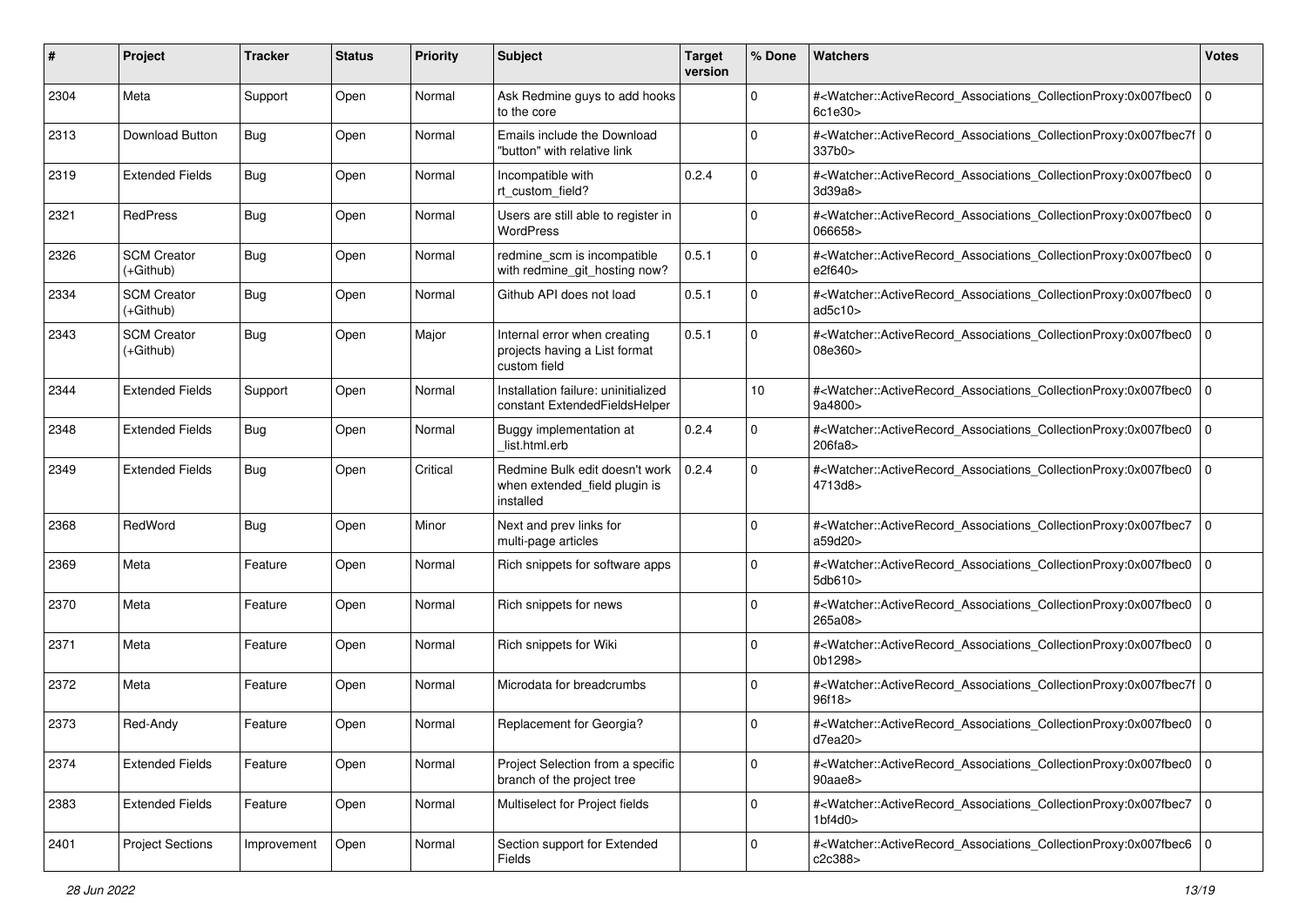| #        | <b>Project</b>                    | Tracker     | <b>Status</b> | <b>Priority</b> | <b>Subject</b>                                                                     | <b>Target</b><br>version | % Done       | <b>Watchers</b>                                                                                                                                          | <b>Votes</b>   |
|----------|-----------------------------------|-------------|---------------|-----------------|------------------------------------------------------------------------------------|--------------------------|--------------|----------------------------------------------------------------------------------------------------------------------------------------------------------|----------------|
| 2405     | Sidebar Content                   | Feature     | Open          | Minor           | Edit link for Wiki pages                                                           | 0.2.0                    | $\Omega$     | # <watcher::activerecord_associations_collectionproxy:0x007fbec6<br>9d8898&gt;</watcher::activerecord_associations_collectionproxy:0x007fbec6<br>        | $\overline{0}$ |
| 2406     | Projects                          | Feature     | Open          | Minor           | List of forks for projects                                                         |                          | $\mathbf{0}$ | # <watcher::activerecord_associations_collectionproxy:0x007fbec7<br>143330&gt;</watcher::activerecord_associations_collectionproxy:0x007fbec7<br>        | $\overline{0}$ |
| 2407     | Sidebar Content                   | Feature     | Open          | Normal          | Improve support of Wiki page<br>on sidebar                                         | 0.2.0                    | $\Omega$     | # <watcher::activerecord associations="" collectionproxy:0x007fbec6<br="">af0050&gt;</watcher::activerecord>                                             | l o            |
| 2430     | CD-Index                          | Feature     | Open          | Normal          | (Non-)interactive mode for<br>cdindex                                              |                          | $\Omega$     | # <watcher::activerecord_associations_collectionproxy:0x007fbec6<br>7c14b0&gt;</watcher::activerecord_associations_collectionproxy:0x007fbec6<br>        | $\Omega$       |
| ISSUE-14 | <b>ISSUE-id</b>                   | <b>Bug</b>  | Open          | Minor           | Escaping #ISSUE-id Textile rule<br>does not work                                   |                          | $\Omega$     | # <watcher::activerecord_associations_collectionproxy:0x007fbec6<br>1b87a8&gt;</watcher::activerecord_associations_collectionproxy:0x007fbec6<br>        | I٥             |
| 2433     | WordMine                          | Feature     | Open          | Minor           | Link Redmine issue with<br>WordPress comment                                       |                          | $\Omega$     | # <watcher::activerecord associations="" collectionproxy:0x007fbec5<br="">12abc0</watcher::activerecord>                                                 | $\overline{0}$ |
| ISSUE-15 | <b>ISSUE-id</b>                   | Omission    | Open          | Normal          | Searching #ISSUE-id                                                                |                          | $\Omega$     | # <watcher::activerecord associations="" collectionproxy:0x007fbec5<br="">354ea0&gt;</watcher::activerecord>                                             | $\Omega$       |
| 2435     | WikiNG                            | Support     | Open          | Normal          | Update Red-Andy styles                                                             |                          | $\Omega$     | # <watcher::activerecord_associations_collectionproxy:0x007fbec4<br>d03628&gt;</watcher::activerecord_associations_collectionproxy:0x007fbec4<br>        | l o            |
| 2437     | WikiNG                            | Feature     | Open          | Normal          | Ultra-HD-ready graphics                                                            |                          | $\Omega$     | # <watcher::activerecord_associations_collectionproxy:0x00557da8 0<br=""  ="">d65aa8</watcher::activerecord_associations_collectionproxy:0x00557da8>     |                |
| 2438     | <b>WikiNG</b>                     | Feature     | Open          | Normal          | Screen text                                                                        | 1.1.1                    | $\Omega$     | # <watcher::activerecord_associations_collectionproxy:0x00557da5 0<br=""  ="">b92580&gt;</watcher::activerecord_associations_collectionproxy:0x00557da5> |                |
| 2440     | WikiNG                            | Bug         | Open          | Normal          | Footnotes ignore < pre >                                                           | 1.1.1                    | $\Omega$     | # <watcher::activerecord_associations_collectionproxy:0x00557da6 0<br=""  ="">192a70&gt;</watcher::activerecord_associations_collectionproxy:0x00557da6> |                |
| ISSUE-16 | <b>ISSUE-id</b>                   | Omission    | Open          | Normal          | Search by new issue-id does<br>not work                                            | 0.0.3                    | $\Omega$     | # <watcher::activerecord 0<br="" associations="" collectionproxy:0x00557da5=""  ="">622c80&gt;</watcher::activerecord>                                   |                |
| 215      | Orangutan::Redmin<br>e            | Enhancement | Incomplete    | Minor           | Support issue subject as an<br>answer to the issue questions                       |                          | $\Omega$     | # <watcher::activerecord associations="" collectionproxy:0x007fbeb8<br="">c8bd00&gt;</watcher::activerecord>                                             | $\overline{0}$ |
| 971      | Orangutan::Redmin<br>$\mathbf{a}$ | Improvement | Incomplete    | Minor           | Confirm before taking text as a<br>task/entry description                          |                          | $\Omega$     | # <watcher::activerecord associations="" collectionproxy:0x007fbeba<br="">488958&gt;</watcher::activerecord>                                             | $\mathbf 1$    |
| 1022     | Orangutan::Redmin<br>e            | Feature     | Incomplete    | Minor           | Changing issue status<br>depending on user presence                                |                          | $\Omega$     | # <watcher::activerecord associations="" collectionproxy:0x007fbeba<br="">357c78&gt;</watcher::activerecord>                                             | $\mathbf 0$    |
| 1028     | Orangutan                         | Feature     | Incomplete    | Minor           | Recognizing English text<br>accidentally entered with<br>different keyboard layout |                          | $\Omega$     | # <watcher::activerecord_associations_collectionproxy:0x007fbeba<br>6125a8&gt;</watcher::activerecord_associations_collectionproxy:0x007fbeba<br>        |                |
| 1104     | Orangutan::Redmin<br>$\mathbf{a}$ | Feature     | Incomplete    | Minor           | Automatic overtime tracking                                                        |                          | $\Omega$     | # <watcher::activerecord 0<br="" associations="" collectionproxy:0x007fbeb8="">5a4550&gt;</watcher::activerecord>                                        |                |
| 1337     | Orangutan::Redmin<br>$\mathbf{a}$ | Feature     | Incomplete    | Minor           | Automatic time tracking                                                            |                          | $\Omega$     | # <watcher::activerecord associations="" collectionproxy:0x007fbeb9<br="">ce8888&gt;</watcher::activerecord>                                             | $\Omega$       |
| 1601     | Orangutan                         | Enhancement | Incomplete    | Normal          | Configuring contexts weights                                                       | 2.00                     | $\Omega$     | # <watcher::activerecord_associations_collectionproxy:0x007fbeb9 0<br=""  ="">b37930&gt;</watcher::activerecord_associations_collectionproxy:0x007fbeb9> |                |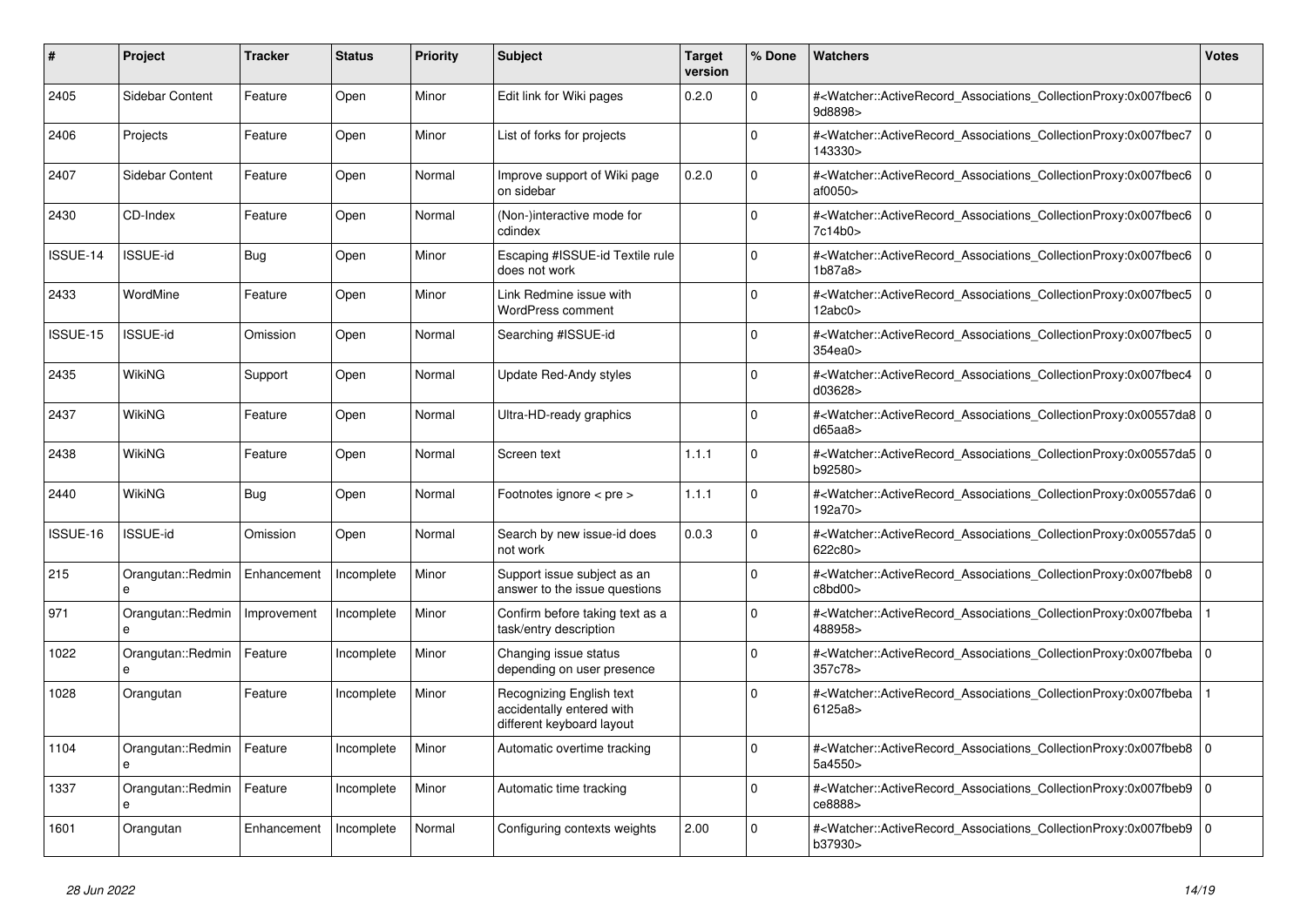| #    | <b>Project</b>                  | Tracker     | <b>Status</b> | <b>Priority</b> | <b>Subject</b>                                        | <b>Target</b><br>version | % Done      | <b>Watchers</b>                                                                                                                                          | <b>Votes</b>   |
|------|---------------------------------|-------------|---------------|-----------------|-------------------------------------------------------|--------------------------|-------------|----------------------------------------------------------------------------------------------------------------------------------------------------------|----------------|
| 1622 | Orangutan::Redmin<br>e          | Improvement | Incomplete    | Normal          | Support rest hours column                             |                          | $\Omega$    | # <watcher::activerecord_associations_collectionproxy:0x007fbeba<br>62cca0</watcher::activerecord_associations_collectionproxy:0x007fbeba<br>            | $\mathbf 0$    |
| 1729 | CD-Index                        | Bug         | Incomplete    | Normal          | Segfault in libarchive when<br>working with large ISO |                          | $\Omega$    | # <watcher::activerecord_associations_collectionproxy:0x007fbeba<br>2dab60&gt;</watcher::activerecord_associations_collectionproxy:0x007fbeba<br>        | $\overline{0}$ |
| 1731 | CD-Index                        | <b>Bug</b>  | Incomplete    | Normal          | Libarchive<br>archive read symlink returns<br>garbage |                          | $\Omega$    | # <watcher::activerecord_associations_collectionproxy:0x007fbeb9 0<br=""  ="">7858c8&gt;</watcher::activerecord_associations_collectionproxy:0x007fbeb9> |                |
| 1735 | <b>TOC</b>                      | Bug         | Incomplete    | Normal          | Broken in new DokuWiki?                               |                          | $\Omega$    | # <watcher::activerecord_associations_collectionproxy:0x007fbeb9 0<br=""  ="">11cf40&gt;</watcher::activerecord_associations_collectionproxy:0x007fbeb9> |                |
| 1751 | Hooks Manager                   | Feature     | Incomplete    | Minor           | Support URL regexps to limit<br>pages                 |                          | $\Omega$    | # <watcher::activerecord associations="" collectionproxy:0x007fbeb9<br="">e10f58&gt;</watcher::activerecord>                                             | $\Omega$       |
| 1757 | <b>SCM Creator</b><br>(+Github) | Feature     | Incomplete    | Insignificant   | Allow subdirectories                                  |                          | $\Omega$    | # <watcher::activerecord_associations_collectionproxy:0x007fbeba 0<br=""  ="">170b58&gt;</watcher::activerecord_associations_collectionproxy:0x007fbeba> |                |
| 1793 | <b>SCM Creator</b><br>(+Github) | Feature     | Incomplete    | Normal          | Allow the creation of non-local<br>repositories       |                          | $\Omega$    | # <watcher::activerecord_associations_collectionproxy:0x007fbeb9<br>d4b6b8</watcher::activerecord_associations_collectionproxy:0x007fbeb9<br>            | $\overline{2}$ |
| 1804 | Projects                        | Feature     | Incomplete    | Insignificant   | Arrows (or similar solution) for<br>project menu      |                          | $\Omega$    | # <watcher::activerecord_associations_collectionproxy:0x007fbeb9f 0<br=""  ="">ca6c8</watcher::activerecord_associations_collectionproxy:0x007fbeb9f>    |                |
| 1831 | Projects                        | Feature     | Incomplete    | Minor           | Automatically include mail<br>conversations           |                          | $\Omega$    | # <watcher::activerecord_associations_collectionproxy:0x007fbeb9 0<br=""  ="">9e8a98&gt;</watcher::activerecord_associations_collectionproxy:0x007fbeb9> |                |
| 1867 | Projects                        | Feature     | Incomplete    | Minor           | Textile draft                                         |                          | $\Omega$    | # <watcher::activerecord_associations_collectionproxy:0x007fbeb8<br>e9bcd0&gt;</watcher::activerecord_associations_collectionproxy:0x007fbeb8<br>        | $\overline{0}$ |
| 1882 | <b>Extended Fields</b>          | Feature     | Incomplete    | Normal          | Wiki toolbar for Wiki text                            |                          | $\Omega$    | # <watcher::activerecord associations="" collectionproxy:0x007fbeb9<br="">a16ba0&gt;</watcher::activerecord>                                             | $\overline{0}$ |
| 1884 | <b>Extended Fields</b>          | Feature     | Incomplete    | Normal          | Multiselect                                           |                          | $\Omega$    | # <watcher::activerecord 0<br="" associations="" collectionproxy:0x007fbeba=""  ="">79b6b8&gt;</watcher::activerecord>                                   |                |
| 1899 | WikiNG                          | Improvement | Incomplete    | Minor           | Ignore conditions on preview                          |                          | $\Omega$    | # <watcher::activerecord_associations_collectionproxy:0x007fbec3<br>9f1210&gt;</watcher::activerecord_associations_collectionproxy:0x007fbec3<br>        | $\Omega$       |
| 1900 | WikiNG                          | Feature     | Incomplete    | Minor           | Singe bracket smiley                                  |                          | $\Omega$    | # <watcher::activerecord_associations_collectionproxy:0x007fbeba 0<br="">b240c8&gt;</watcher::activerecord_associations_collectionproxy:0x007fbeba>      |                |
| 1902 | Meta                            | Feature     | Incomplete    | Normal          | Consider clear html and light<br>mode                 |                          | $\mathbf 0$ | # <watcher::activerecord_associations_collectionproxy:0x007fbeb9 0<br="">99d3b8&gt;</watcher::activerecord_associations_collectionproxy:0x007fbeb9>      |                |
| 1906 | WikiNG                          | Enhancement | Incomplete    | Minor           | <b>External Redmine links</b>                         |                          | $\Omega$    | # <watcher::activerecord_associations_collectionproxy:0x007fbeba<br>2a4218&gt;</watcher::activerecord_associations_collectionproxy:0x007fbeba<br>        |                |
| 1907 | WikiNG                          | Feature     | Incomplete    | Minor           | Social links                                          |                          | $\Omega$    | # <watcher::activerecord associations="" collectionproxy:0x007fbeb9<br="">c04020&gt;</watcher::activerecord>                                             |                |
| 1909 | Orangutan                       | Enhancement | Incomplete    | Minor           | Orangutan::Kayako                                     |                          | $\Omega$    | # <watcher::activerecord_associations_collectionproxy:0x007fbeba<br>d7d798&gt;</watcher::activerecord_associations_collectionproxy:0x007fbeba<br>        | $\mathbf 0$    |
| 1913 | WikiNG                          | Enhancement | Incomplete    | Minor           | External Debian/Ubuntu bugs                           |                          | $\Omega$    | # <watcher::activerecord_associations_collectionproxy:0x007fbeb9<br>54c408&gt;</watcher::activerecord_associations_collectionproxy:0x007fbeb9<br>        | $\Omega$       |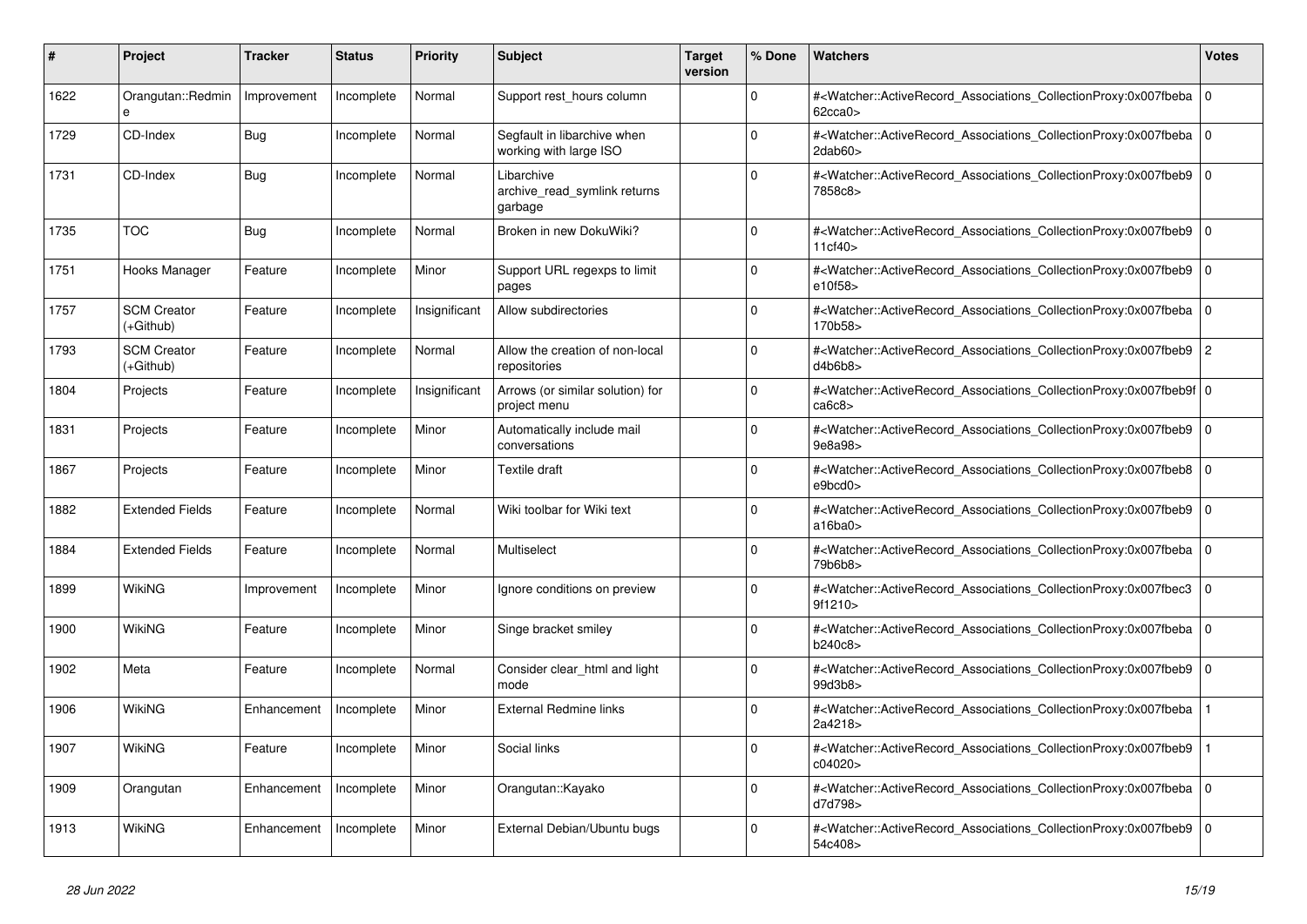| #    | Project                | <b>Tracker</b> | <b>Status</b> | <b>Priority</b> | <b>Subject</b>                                                                           | <b>Target</b><br>version | % Done   | <b>Watchers</b>                                                                                                                                          | <b>Votes</b> |
|------|------------------------|----------------|---------------|-----------------|------------------------------------------------------------------------------------------|--------------------------|----------|----------------------------------------------------------------------------------------------------------------------------------------------------------|--------------|
| 1915 | Red-Andy               | Feature        | Incomplete    | Normal          | TOC items box should move as<br>we click on the item                                     |                          | $\Omega$ | # <watcher::activerecord_associations_collectionproxy:0x007fbeba  <br="">b156e0&gt;</watcher::activerecord_associations_collectionproxy:0x007fbeba>      | $\mathbf 0$  |
| 1919 | <b>Extended Fields</b> | Feature        | Incomplete    | Normal          | Extend Link extended field                                                               |                          | $\Omega$ | # <watcher::activerecord associations="" collectionproxy:0x007fbeba<br="">029fb0</watcher::activerecord>                                                 | $\mathbf{0}$ |
| 1942 | WikiNG                 | Feature        | Incomplete    | Minor           | Support for target in links                                                              |                          | $\Omega$ | # <watcher::activerecord_associations_collectionproxy:0x007fbeba 0<br=""  ="">e28468&gt;</watcher::activerecord_associations_collectionproxy:0x007fbeba> |              |
| 1954 | <b>Extended Fields</b> | Feature        | Incomplete    | Normal          | Mailto links                                                                             |                          | $\Omega$ | # <watcher::activerecord_associations_collectionproxy:0x007fbeb8<br>297718&gt;</watcher::activerecord_associations_collectionproxy:0x007fbeb8<br>        | $\Omega$     |
| 1955 | <b>Extended Fields</b> | Feature        | Incomplete    | Normal          | FTP link                                                                                 |                          | $\Omega$ | # <watcher::activerecord_associations_collectionproxy:0x007fbeba  <br="">311200&gt;</watcher::activerecord_associations_collectionproxy:0x007fbeba>      | $\mathbf 0$  |
| 1956 | <b>Extended Fields</b> | Feature        | Incomplete    | Minor           | SIP link                                                                                 |                          | $\Omega$ | # <watcher::activerecord associations="" collectionproxy:0x007fbeb9=""  <br="">34deb8&gt;</watcher::activerecord>                                        | $\mathbf 0$  |
| 1957 | Download Button        | Feature        | Incomplete    | Normal          | Plugin configuration                                                                     |                          | $\Omega$ | # <watcher::activerecord associations="" collectionproxy:0x007fbec3<br="">7d2128&gt;</watcher::activerecord>                                             | $\Omega$     |
| 1984 | Subscription           | Feature        | Incomplete    | Minor           | Redirecting back after<br>registration/loginRedirecting<br>back after registration/login |                          | $\Omega$ | # <watcher::activerecord_associations_collectionproxy:0x007fbeba 0<br=""  ="">e84498&gt;</watcher::activerecord_associations_collectionproxy:0x007fbeba> |              |
| 1987 | Projects               | Feature        | Incomplete    | Normal          | Attachment resize                                                                        |                          | $\Omega$ | # <watcher::activerecord_associations_collectionproxy:0x007fbeb9  <br="">d11350&gt;</watcher::activerecord_associations_collectionproxy:0x007fbeb9>      | $\mathbf 0$  |
| 1988 | Orangutan              | Improvement    | Incomplete    | Normal          | Multithreading                                                                           |                          | $\Omega$ | # <watcher::activerecord_associations_collectionproxy:0x007fbeba<br>d761c8</watcher::activerecord_associations_collectionproxy:0x007fbeba<br>            | $\Omega$     |
| 1990 | Projects               | Improvement    | Incomplete    | Minor           | anti notificatin spam - fine<br>grained mail distribution                                |                          | $\Omega$ | # <watcher::activerecord associations="" collectionproxy:0x007fbeb9<br="">557218&gt;</watcher::activerecord>                                             |              |
| 1994 | <b>WikiNG</b>          | Enhancement    | Incomplete    | Normal          | Inline warnings, tips etc                                                                |                          | $\Omega$ | # <watcher::activerecord associations="" collectionproxy:0x007fbeba<br=""><math>6</math>ad<math>3c8</math></watcher::activerecord>                       | $\mathbf 0$  |
| 1996 | <b>Author Box</b>      | Feature        | Incomplete    | Minor           | Project module                                                                           |                          | $\Omega$ | # <watcher::activerecord_associations_collectionproxy:0x007fbeba  <br="">3dd1c0</watcher::activerecord_associations_collectionproxy:0x007fbeba>          | $\mathbf 0$  |
| 1999 | Sidebar Content        | Feature        | Incomplete    | Minor           | Project module                                                                           |                          | $\Omega$ | # <watcher::activerecord_associations_collectionproxy:0x007fbeba 0<br=""  ="">d67808&gt;</watcher::activerecord_associations_collectionproxy:0x007fbeba> |              |
| 2005 | <b>Extended Fields</b> | Feature        | Incomplete    | Minor           | Paging for projects listing                                                              |                          | $\Omega$ | # <watcher::activerecord associations="" collectionproxy:0x007fbeba<br="">72f648&gt;</watcher::activerecord>                                             | $\mathbf 0$  |
| 2006 | <b>Extended Fields</b> | Feature        | Incomplete    | Minor           | Users listing sorting                                                                    |                          | $\Omega$ | # <watcher::activerecord_associations_collectionproxy:0x007fbeba  <br="">1b4588&gt;</watcher::activerecord_associations_collectionproxy:0x007fbeba>      | $\mathbf 0$  |
| 2007 | <b>Extended Fields</b> | Feature        | Incomplete    | Minor           | Projects listing sorting                                                                 |                          | $\Omega$ | # <watcher::activerecord_associations_collectionproxy:0x007fbeb8 0<br=""  ="">283790&gt;</watcher::activerecord_associations_collectionproxy:0x007fbeb8> |              |
| 2011 | <b>Extended Fields</b> | Feature        | Incomplete    | Normal          | Custom field translations                                                                |                          | $\Omega$ | # <watcher::activerecord associations="" collectionproxy:0x007fbeb8<br="">1a1598&gt;</watcher::activerecord>                                             | $\mathbf 0$  |
| 2013 | <b>Role Shift</b>      | Feature        | Incomplete    | Minor           | Resource shifts                                                                          |                          | $\Omega$ | # <watcher::activerecord_associations_collectionproxy:0x007fbeba 0<br=""  ="">2c3cd0</watcher::activerecord_associations_collectionproxy:0x007fbeba>     |              |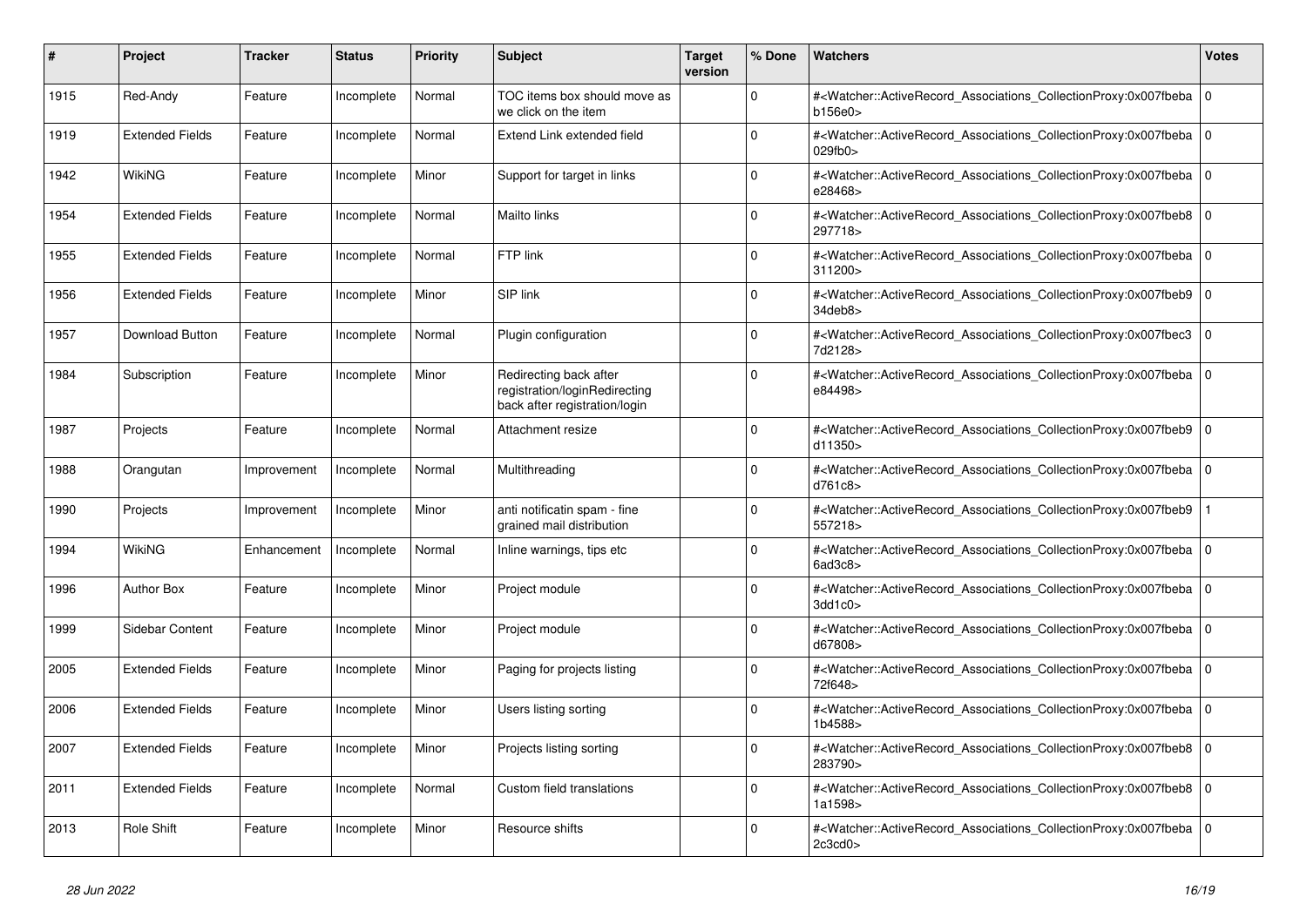| #    | Project                           | Tracker     | <b>Status</b>       | <b>Priority</b> | <b>Subject</b>                                                                | <b>Target</b><br>version | % Done      | Watchers                                                                                                                                                 | <b>Votes</b> |
|------|-----------------------------------|-------------|---------------------|-----------------|-------------------------------------------------------------------------------|--------------------------|-------------|----------------------------------------------------------------------------------------------------------------------------------------------------------|--------------|
| 2021 | Projects                          | Improvement | Incomplete          | Major           | Spam protect                                                                  |                          | $\mathbf 0$ | # <watcher::activerecord_associations_collectionproxy:0x007fbeb9f 0<br="">590e0&gt;</watcher::activerecord_associations_collectionproxy:0x007fbeb9f>     |              |
| 2028 | <b>Extended Fields</b>            | Feature     | Incomplete          | Normal          | make fields final option                                                      |                          | $\Omega$    | # <watcher::activerecord_associations_collectionproxy:0x007fbeb8 0<br="">cb8378&gt;</watcher::activerecord_associations_collectionproxy:0x007fbeb8>      |              |
| 2079 | <b>WikiNG</b>                     | Feature     | Incomplete          | Normal          | Message to everyone in a<br>project                                           |                          | $\Omega$    | # <watcher::activerecord_associations_collectionproxy:0x007fbebb 0<br=""  ="">17f968&gt;</watcher::activerecord_associations_collectionproxy:0x007fbebb> |              |
| 2084 | <b>SCM Creator</b><br>$(+Github)$ | <b>Bug</b>  | Incomplete          | Normal          | ActionView::Template::Error<br>(syntax error on line 33, col 12:              |                          | $\Omega$    | # <watcher::activerecord_associations_collectionproxy:0x007fbeba<br>971190&gt;</watcher::activerecord_associations_collectionproxy:0x007fbeba<br>        |              |
| 2086 | Projects                          | Improvement | Incomplete          | Minor           | Latest stable version                                                         |                          | 0           | # <watcher::activerecord_associations_collectionproxy:0x007fbec3<br>c13458&gt;</watcher::activerecord_associations_collectionproxy:0x007fbec3<br>        | $\mathbf 0$  |
| 2092 | <b>Extended Fields</b>            | Feature     | Incomplete          | Normal          | Users-to-issues custom fields<br>auto-fill                                    |                          | $\Omega$    | # <watcher::activerecord_associations_collectionproxy:0x007fbec3<br>93af60&gt;</watcher::activerecord_associations_collectionproxy:0x007fbec3<br>        | $\mathbf{0}$ |
| 2093 | <b>Extended Fields</b>            | Feature     | Incomplete          | Normal          | Extended columns using<br>custom queries                                      |                          | $\Omega$    | # <watcher::activerecord_associations_collectionproxy:0x007fbeba 0<br=""  ="">34f848&gt;</watcher::activerecord_associations_collectionproxy:0x007fbeba> |              |
| 2099 | <b>Extended Fields</b>            | Feature     | Incomplete          | Normal          | Create a custom field of type<br>'Category'                                   |                          | $\Omega$    | # <watcher::activerecord_associations_collectionproxy:0x007fbeba 0<br="">4ef770&gt;</watcher::activerecord_associations_collectionproxy:0x007fbeba>      |              |
| 2103 | <b>Extended Fields</b>            | Feature     | Incomplete          | Minor           | Support multiple for Project                                                  |                          | $\mathbf 0$ | # <watcher::activerecord_associations_collectionproxy:0x007fbebb  <br="">3f28d0</watcher::activerecord_associations_collectionproxy:0x007fbebb>          | $\mathbf 0$  |
| 2106 | Projects                          | Improvement | Incomplete          | Minor           | Gravatar upload                                                               |                          | $\Omega$    | # <watcher::activerecord_associations_collectionproxy:0x007fbeb8 0<br="">57aed0&gt;</watcher::activerecord_associations_collectionproxy:0x007fbeb8>      |              |
| 2130 | <b>WikiNG</b>                     | Feature     | Incomplete          | Minor           | Function references                                                           |                          | 0           | # <watcher::activerecord_associations_collectionproxy:0x007fbeb9 0<br="">a88840&gt;</watcher::activerecord_associations_collectionproxy:0x007fbeb9>      |              |
| 2155 | <b>Extended Fields</b>            | <b>Bug</b>  | Incomplete          | Normal          | Wiki text field donot work well<br>when using chinese as custom<br>field name |                          | 50          | # <watcher::activerecord_associations_collectionproxy:0x007fbeb8 0<br=""  ="">387380&gt;</watcher::activerecord_associations_collectionproxy:0x007fbeb8> |              |
| 2156 | <b>Extended Fields</b>            | Feature     | Incomplete          | Minor           | Per user values?                                                              |                          | $\Omega$    | # <watcher::activerecord_associations_collectionproxy:0x007fbeb8 0<br=""  ="">395818&gt;</watcher::activerecord_associations_collectionproxy:0x007fbeb8> |              |
| 2160 | <b>WikiNG</b>                     | Improvement | Incomplete          | Normal          | Rename {{version}} to {{hidden}}                                              |                          | $\Omega$    | # <watcher::activerecord_associations_collectionproxy:0x007fbec3 0<br="">7dcfb0&gt;</watcher::activerecord_associations_collectionproxy:0x007fbec3>      |              |
| 2163 | Meta                              | <b>Bug</b>  | Incomplete          | Normal          | My site's Display lanugage was<br>only English, when I installed<br>plugin    |                          | $\Omega$    | # <watcher::activerecord_associations_collectionproxy:0x007fbeb9  <br="">29df18&gt;</watcher::activerecord_associations_collectionproxy:0x007fbeb9>      | 0            |
| 2169 | Contact Form                      | Feature     | Incomplete   Normal |                 | Option to use own name,<br>reply-to, subject and message<br>fields            |                          |             | # <watcher::activerecord_associations_collectionproxy:0x007fbeb9 0<br=""  ="">d6a0b8</watcher::activerecord_associations_collectionproxy:0x007fbeb9>     |              |
| 2179 | Projects                          | Feature     | Incomplete          | Normal          | Pingbacks and trackbacks                                                      |                          | $\mathbf 0$ | # <watcher::activerecord_associations_collectionproxy:0x007fbeb8 0<br="">160408&gt;</watcher::activerecord_associations_collectionproxy:0x007fbeb8>      |              |
| 2184 | Role Shift                        | Support     | Incomplete          | Normal          | Issue visibility                                                              |                          | $\Omega$    | # <watcher::activerecord_associations_collectionproxy:0x007fbeb9 0<br=""  ="">532d00&gt;</watcher::activerecord_associations_collectionproxy:0x007fbeb9> |              |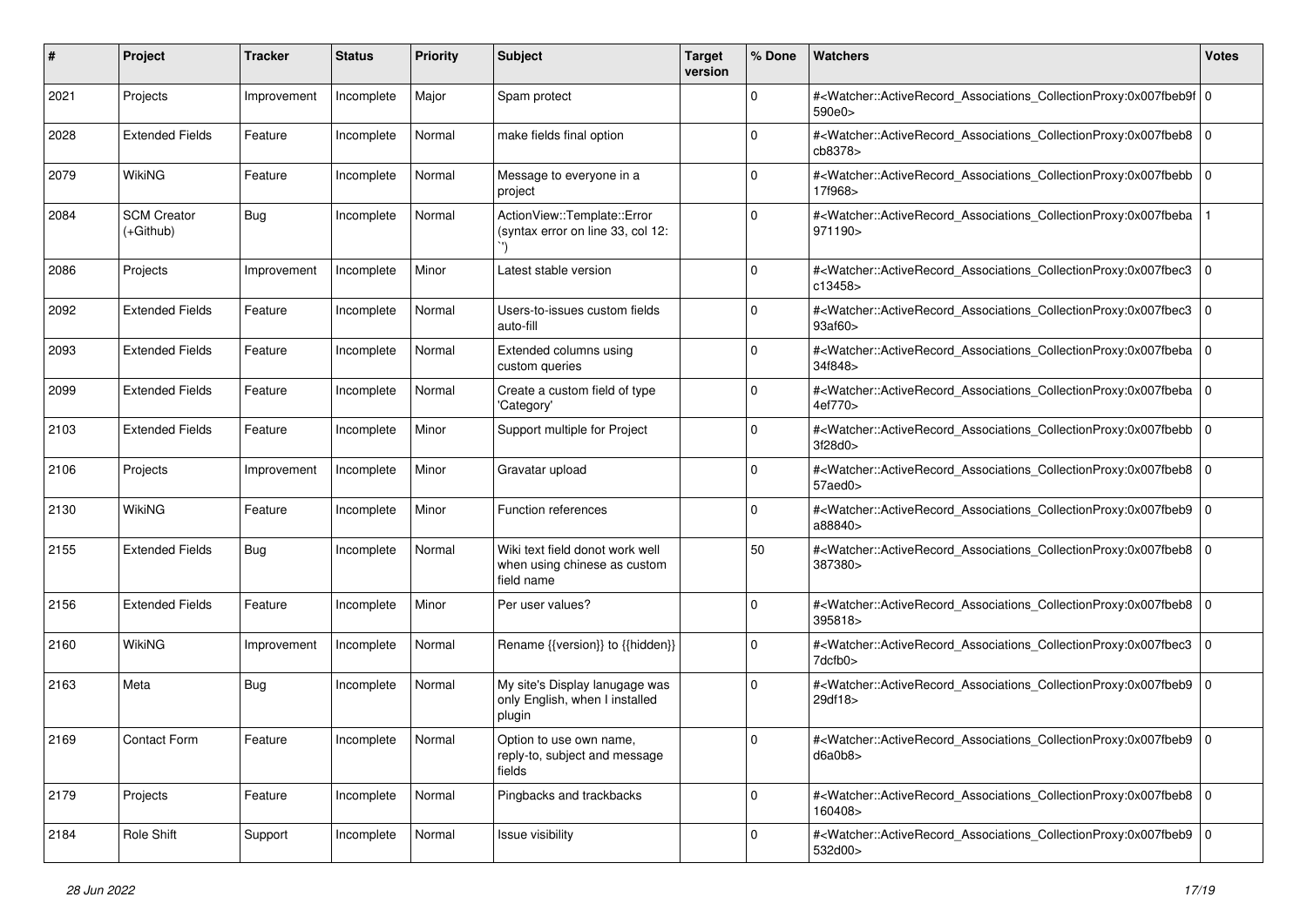| #    | Project                         | <b>Tracker</b> | <b>Status</b> | <b>Priority</b> | <b>Subject</b>                                                          | <b>Target</b><br>version | % Done      | Watchers                                                                                                                                                 | <b>Votes</b> |
|------|---------------------------------|----------------|---------------|-----------------|-------------------------------------------------------------------------|--------------------------|-------------|----------------------------------------------------------------------------------------------------------------------------------------------------------|--------------|
| 2190 | Role Shift                      | <b>Bug</b>     | Incomplete    | Normal          | Unfortunately installation fails                                        |                          | $\mathbf 0$ | # <watcher::activerecord_associations_collectionproxy:0x007fbeba 0<br="">603170&gt;</watcher::activerecord_associations_collectionproxy:0x007fbeba>      |              |
| 2201 | <b>SCM Creator</b><br>(+Github) | Feature        | Incomplete    | Normal          | Add feature auto create struct<br>directory for svn                     |                          | $\Omega$    | # <watcher::activerecord_associations_collectionproxy:0x007fbeba<br>103418&gt;</watcher::activerecord_associations_collectionproxy:0x007fbeba<br>        |              |
| 2209 | Hooks Manager                   | Feature        | Incomplete    | Normal          | A templating language support                                           |                          | $\Omega$    | # <watcher::activerecord_associations_collectionproxy:0x007fbeb9  <br="">ef92f8</watcher::activerecord_associations_collectionproxy:0x007fbeb9>          | $\mathbf 0$  |
| 2213 | <b>Contact Form</b>             | <b>Bug</b>     | Incomplete    | Normal          | Unable to support Chinesel                                              |                          | $\mathbf 0$ | # <watcher::activerecord_associations_collectionproxy:0x007fbec3<br>7c7548&gt;</watcher::activerecord_associations_collectionproxy:0x007fbec3<br>        | $\mathbf 0$  |
| 2214 | <b>Project Sections</b>         | Feature        | Incomplete    | Normal          | Featured and disregarded<br>projects                                    |                          | $\Omega$    | # <watcher::activerecord_associations_collectionproxy:0x007fbeb9 0<br="">844ef8&gt;</watcher::activerecord_associations_collectionproxy:0x007fbeb9>      |              |
| 2220 | <b>Extended Fields</b>          | Feature        | Incomplete    | Normal          | Project specific custom fields                                          |                          | $\Omega$    | # <watcher::activerecord_associations_collectionproxy:0x007fbeba  <br="">dc6600&gt;</watcher::activerecord_associations_collectionproxy:0x007fbeba>      | $\mathbf 0$  |
| 2224 | WikiNG                          | Feature        | Incomplete    | Normal          | Option to disable glyphs?                                               |                          | $\Omega$    | # <watcher::activerecord_associations_collectionproxy:0x007fbec3<br>868880&gt;</watcher::activerecord_associations_collectionproxy:0x007fbec3<br>        | $\mathbf 0$  |
| 2225 | OpenID Fix                      | Bug            | Incomplete    | Normal          | OpenID::TypeURIMismatch                                                 |                          | $\mathbf 0$ | # <watcher::activerecord_associations_collectionproxy:0x007fbeb9  <br="">c611a8</watcher::activerecord_associations_collectionproxy:0x007fbeb9>          | $\mathbf 0$  |
| 2234 | WikiNG                          | Enhancement    | Incomplete    | Minor           | Avatars in user links?                                                  |                          | $\Omega$    | # <watcher::activerecord_associations_collectionproxy:0x007fbec3<br>dcd1e0</watcher::activerecord_associations_collectionproxy:0x007fbec3<br>            | 0            |
| 2236 | <b>Extended Fields</b>          | <b>Bug</b>     | Incomplete    | Normal          | Hint Lost                                                               |                          | $\Omega$    | # <watcher::activerecord_associations_collectionproxy:0x007fbeba 0<br=""  ="">0d6120&gt;</watcher::activerecord_associations_collectionproxy:0x007fbeba> |              |
| 2239 | <b>SCM Creator</b><br>(+Github) | <b>Bug</b>     | Incomplete    | Normal          | No default identifer                                                    |                          | $\Omega$    | # <watcher::activerecord_associations_collectionproxy:0x007fbeba  <br="">1ce0a0&gt;</watcher::activerecord_associations_collectionproxy:0x007fbeba>      | $\mathbf 0$  |
| 2241 | <b>Extended Fields</b>          | Feature        | Incomplete    | Normal          | Informations I see on Calendar                                          |                          | $\Omega$    | # <watcher::activerecord_associations_collectionproxy:0x007fbeb9 0<br="">949588&gt;</watcher::activerecord_associations_collectionproxy:0x007fbeb9>      |              |
| 2242 | <b>Extended Fields</b>          | <b>Bug</b>     | Incomplete    | Normal          | Message "invalid statement:<br>STR_TO_DATE" when using<br><b>MS SQL</b> |                          | 30          | # <watcher::activerecord_associations_collectionproxy:0x007fbec3<br>831c90&gt;</watcher::activerecord_associations_collectionproxy:0x007fbec3<br>        |              |
| 2244 | WordMine                        | Improvement    | Incomplete    | Normal          | Import the project on blog index<br>open                                |                          | $\Omega$    | # <watcher::activerecord_associations_collectionproxy:0x007fbeb9<br>9955a0&gt;</watcher::activerecord_associations_collectionproxy:0x007fbeb9<br>        | 0            |
| 2259 | <b>Contact Form</b>             | Feature        | Incomplete    | Normal          | Sender name in a message                                                |                          | $\Omega$    | # <watcher::activerecord_associations_collectionproxy:0x007fbeba 0<br=""  ="">acc5a8</watcher::activerecord_associations_collectionproxy:0x007fbeba>     |              |
| 2260 | <b>Contact Form</b>             | <b>Bug</b>     | Incomplete    | Normal          | Conflicting with<br>redmine_ckeditor plugin using<br>preview            |                          | $\Omega$    | # <watcher::activerecord_associations_collectionproxy:0x007fbeba  <br="">ddeb10</watcher::activerecord_associations_collectionproxy:0x007fbeba>          | $\mathbf 0$  |
| 2261 | <b>Extended Fields</b>          | Bug            | Incomplete    | Normal          | issues PDF view and<br>descriptions                                     | 0.2.4                    | 0           | # <watcher::activerecord 0<br="" associations="" collectionproxy:0x007fbebaf="">90300&gt;</watcher::activerecord>                                        |              |
| 2266 | Hooks Manager                   | Translation    | Incomplete    | Normal          | Spanish translation                                                     |                          | 20          | # <watcher::activerecord_associations_collectionproxy:0x007fbebb 0<br="">0f6af0&gt;</watcher::activerecord_associations_collectionproxy:0x007fbebb>      |              |
| 2276 | Language Mix                    | Feature        | Incomplete    | Normal          | Group posts / show only the<br>primary article                          |                          | $\mathbf 0$ | # <watcher::activerecord 0<br="" associations="" collectionproxy:0x007fbeb9="">d7f0f8</watcher::activerecord>                                            |              |